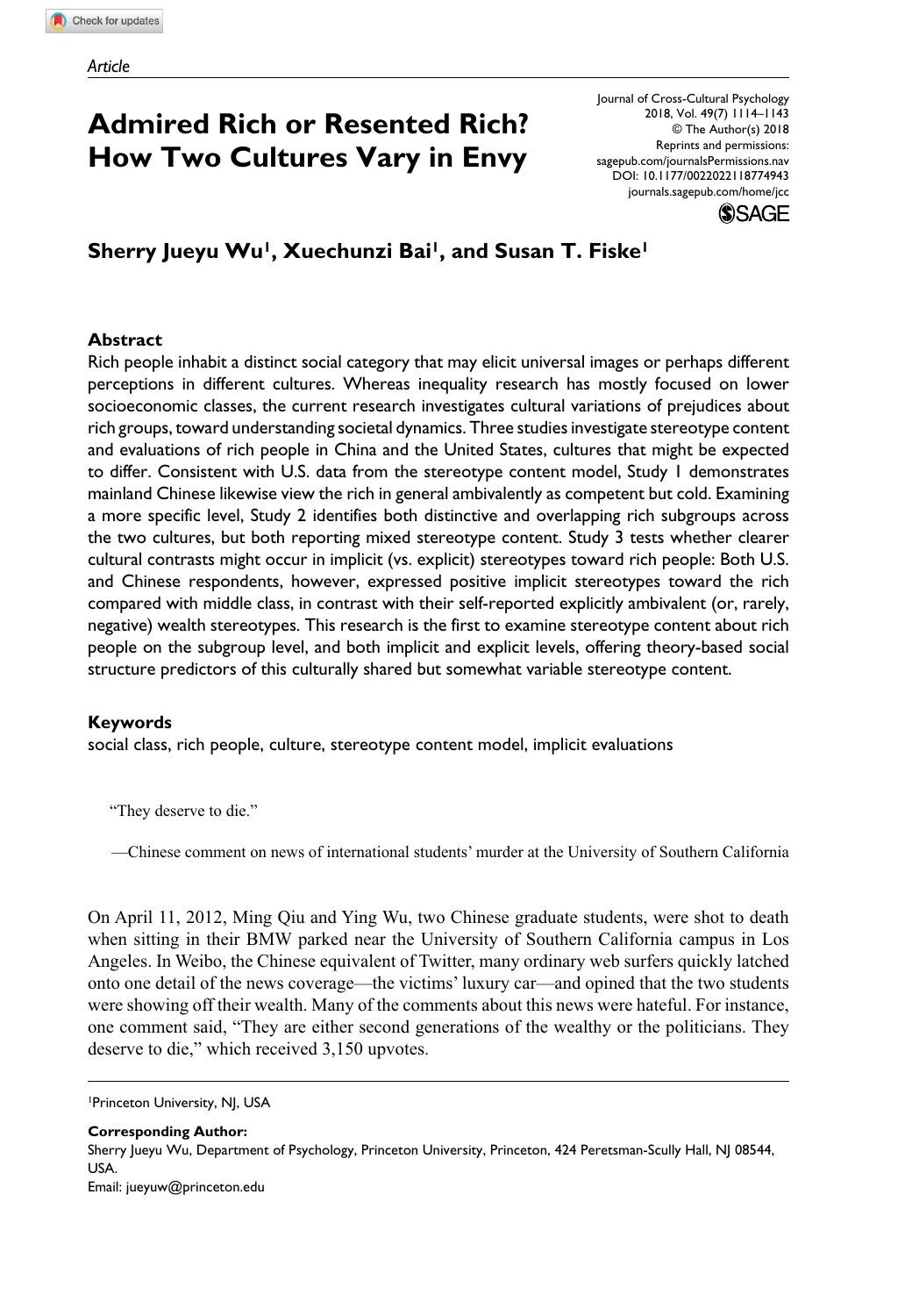Notwithstanding the media and commentators having linked such web comments with a suspected "hatred against the rich<sup>1</sup>" phenomenon in mainland China, only limited empirical research so far disentangles people's responses to the so-called rich social class (Durante, Tablante, & Fiske, 2017; Horwitz & Dovidio, 2015). Moreover, even less evidence examines the cultural variations in rich perceptions across societies. Do the Chinese indeed hate the rich? Do Americans respond similarly? Some theories argue for similarity, but others would predict differences.

Social-class hierarchies exist in every society (Sidanius & Pratto, 2001). Although wealth is a continuum, past research demonstrates that *the rich* and *the poor* form distinctive social groups in people's minds and elicit respective stereotypes that are similar across societies (Durante et al., 2017; Fiske, Cuddy, Glick,  $\&$  Xu, 2002). Depending on the resources possessed, individuals may be categorized into different levels of wealth hierarchies such as the rich, the middle class, the working class, and the poor (Pew Research Center, 2012). In general, the rich are ambivalently stereotyped as competent but cold across cultures, whereas the poor seem incompetent (sometimes cold, sometimes warm), and the working class and middle class seem competent and warm (Fiske et al., 2002).

However, past research has mostly focused on poverty and the poor. According to the Task Force on Socioeconomic Status from the American Psychological Association, Task Force on Socioeconomic Status (2007), "There has been an almost exclusive focus on those at the very lowest level of the SES spectrum" (p. 18). Empirical knowledge about the other end of the spectrum, the rich and the upper class, is surprisingly scarce (Horwitz & Dovidio, 2015). Because wealth groups exist as distinct social categories, perceptions of different wealth groups may be independent, and thus, what we have learned about the poor cannot necessarily be translated to (opposite) knowledge about the rich. The current research shifts focus by investigating people's stereotypes and evaluations of the rich groups, contributing to understanding societal dynamics. Studying the perceptions of the rich would be especially meaningful as social classes are not stagnant categories—Individuals might move up or down in their lifetime, reinforcing social mobility of a society. People's perceptions of the rich, or any social class above theirs, may motivate climbing the social ladder or serve as a reference point for perceiving social (in)justice and socio-political institutions (Tyler, 2006).

The worsening divide between social classes during and after the Great Recession calls for examining the cultural and psychological features of this divide (Moya & Fiske, 2017). Given substantial inequality nowadays, how do people feel toward rich people, both explicitly and implicitly? What types of people come to mind when individuals think about the rich? Is there a prototype of the rich, with varying subgroups, or are they all the same in stereotype content evaluations? In all these ways, are wealth stereotypes similar or distinctive in the two contrasting cultures?

The current research aims to investigate people's stereotypes and evaluations of rich people by primarily focusing on two contrasting cultures—the United States and China. The United States and China are known to be distinct on various dimensions: West and East, individualistic and collectivistic, independent and interdependent cultural orientations, democratic and nominally communist (Jacques, 2009; Nisbett, 2003). As major competitors in the global market, the United States and China have differing ideologies, in the past at least, even if both now function as market economies. The two societies seemingly differ—but how do they vary on people's perceptions of social groups, especially the rich social class?

## **American Dream and Chinese** *Middle-Way*

American culture generally endorses upward mobility—people would like to become rich, and climbing up the social ladder is aspirational (Kasser & Ryan, 1993; Roberts & Robins,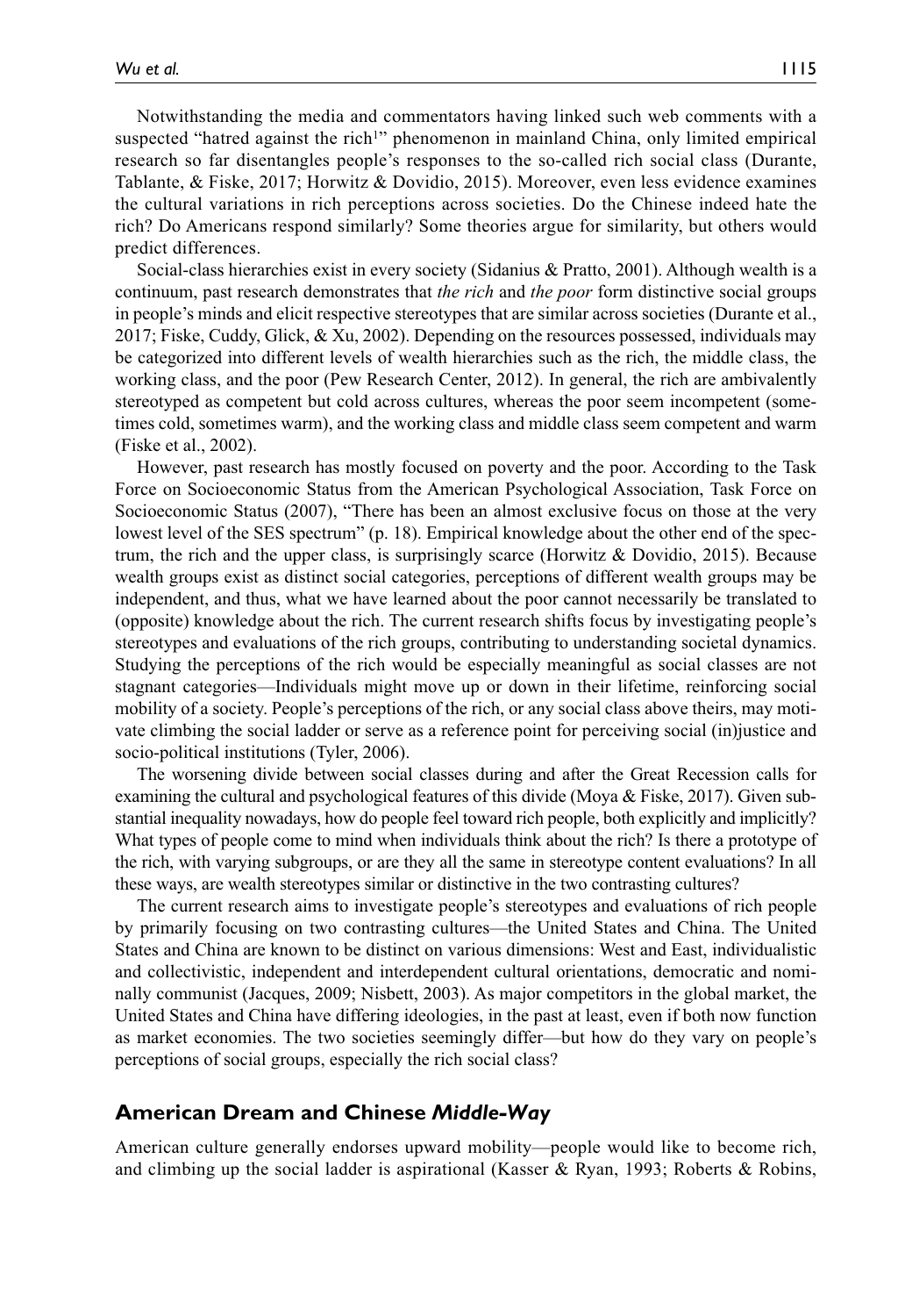2000). In fact, financial success or becoming rich is part of the national ethos known as the "American Dream" (Kasser & Ryan, 1993; Nickerson, Schwarz, Diener, & Kahneman, 2003). Despite the United States facing large income inequality and one of the lowest rates of actual social mobility among industrialized nations, citizens largely overestimate class mobility and see themselves likely to move in income status (Kraus & Tan, 2015). The American Dream, being a core cultural value, suggests that individuals from any sector of society have equal opportunity to raise their status; such mobility beliefs encourage system support (Day  $\&$ Fiske, 2017).

Therefore, social class may be perceived as a malleable construct because everyone seems to have equal opportunity to become rich. A logical extension of the desire to be rich is general admiration for the rich. Some psychologists assert that Americans' pervasive aspiration to be rich is a product of capitalist and consumerist culture (Dittmar, 2007; Kasser, Cohn, Kanner, & Ryan, 2007). All these suggest that accumulating wealth and becoming rich is highly desirable, so the rich should be admired and envied.

Different from American cultural values that idealize the wealthy, the Chinese society has had a popular suspicion of the wealthy over a long history (Gerth, 2011). A folk expression, derived from Confucius' disciple Mencius, holds that "One cannot become wealthy without being unjust" (*wei fu bu ren*). Frequent depictions from aphorisms and classic literature underscore the incompatibility between the righteous (*yi*) and the profitable (*li*) and between the public (*gong*) and the private (*si*). Part of the sentiment might stem from the Confucian teaching of the middle-way, or Doctrine of the Mean, which emphasizes maintaining harmony and balance, opposing excessive diversion from the mean.

The cultural values of the middle-way were turned into antagonism toward the new aristocracy in China's recent history as a socialist country. During the Maoist era, capitalists and the rich were vilified and liquidated as a class in the late 1950s (Gerth, 2011). As Communist propaganda promised, ordinary people, identified as "workers," were the masters of the new Chinese society. Because the majority of Chinese (50.2%) perceive themselves as working class, a group in conflict with capitalists or bourgeoisie (Xiao & Qiu, 2017), perceived tension toward the rich seems likely. As market economy and institutional reforms continuously unfold in China, social-class divisions have worsened, and income inequality has been record high (Bian, 2002; Hauser & Xie, 2005; Xie & Jin, 2015).

Starting from 2001, the phrase "hatred against the rich" (*chou fu xin li*) became one of the most popular terms online and attracted attention from the general public and academicians (Gerth, 2011; Shen, 2010). The media noticed a rise in the number of luxury automobiles being vandalized, which was attributed to increasing hatred of the rich ("Building an Economic Civilization That Supports the Wealthy," 2003). Other reported forms of hostility targeted the rich, such as "bullying, exclusion, harassment, pranks, conspiracies to entrap, and even a prevalent public attitude of hatred" (W. Chen, 2005). The Chinese media have also linked hatred of the rich to horrific crimes, including several murders of wealthy Chinese. Web commenters at the time overwhelmingly expressed hostility toward the deceased, with comments like "he deserved to die" and "the murder was nicely done" (Gerth, 2011). Sometimes such crimes are seen as a form of wealth redistribution, or as depicted in a popular phrase "robbing the wealthy to aid the poor" (*jie fu ji pin*). Granted, strong sentiment against the rich, as implied by the media, could be just "politically correct" and a mere exaggeration, so the true existence of a "hatred against the rich" culture cannot be verified without empirical research. However, its unique history gives good reasons to believe that the Chinese people may have different attitudes toward the rich, contrasting with the U.S. history regarding social class. Chinese culture may represent the rich either as capitalist successes, or alternatively as harmony disruptors. So the rich might be resented and envied—or not.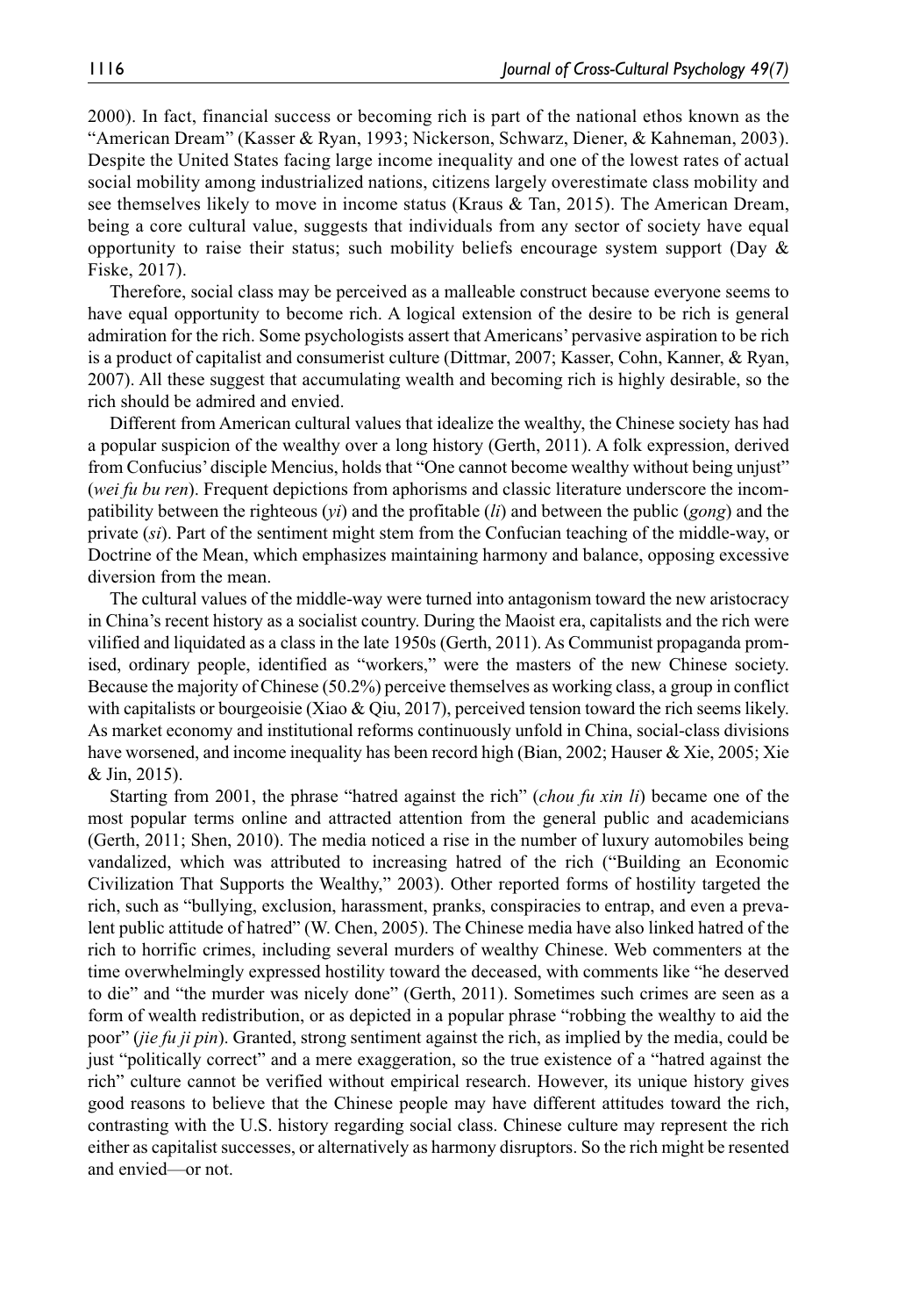# **Stereotype Content Model (SCM), Applied to the Rich Subgroups**

The SCM (Fiske et al., 2002) postulates stereotypes of social groups described along two primary dimensions, warmth and competence, although related models' labels differ (communion vs. agency, Bakan, 1966; socially vs. intellectually good–bad, Rosenberg, Nelson, & Vivekananthan, 1968; see also Abele & Wojciszke, 2007). Some societal groups are seen as both warm and competent (e.g., middle class), while some groups are seen as neither warm nor competent (e.g., the poor, the homeless). However, some societal groups elicit ambivalent combinations of stereotypes, so that they are perceived as competent but cold (e.g., the rich) or as incompetent but warm (e.g., the elderly). Thus, in contrast to previous research, where stereotype content had been assumed to be unambivalently positive or negative, the SCM demonstrates that ambivalence can manifest as perceiving the social group to be warm (i.e., trustworthy, sincere, friendly) or not on one dimension, and simultaneously competent (i.e., capable, skillful, confident) or not on another dimension (Fiske et al., 2002). Related evidence comes from ambivalent racism (Katz & Hass, 1988), ambivalent sexism (Glick & Fiske, 1996), and evaluatively mixed perceptions of Asians (Lin, Kwan, Cheung, & Fiske, 2005), older people (Cuddy & Fiske, 2002; Cuddy, Norton, & Fiske, 2005; North & Fiske, 2013), working mothers (Cuddy, Fiske, & Glick, 2004), gay men (Clausell & Fiske, 2005), and native Americans (Burkley, Durante, Fiske, Burkley, & Andrade, 2017).

According to the SCM, the competence dimension follows from perceived socioeconomic status (SES), and the warmth dimension follows from perceived interdependence (cooperative–competitive). These sociostructural factors predict a group's location on the SCM map (Fiske et al., 2002), where perceived competence and warmth differentiate social groups' stereotypes, validated across a wide range of target groups such as occupations, nationalities, ethnicities, religions, and across cultures (see Cuddy, Fiske, & Glick, 2008; Cuddy et al., 2009 for review). Hence, a rich group's high status predicts perceived competence, and their competition predicts (low) warmth.

Social groups' stereotype contents (images) relate to the emotions and behavioral tendencies they elicit. Competent but cold groups (e.g., the rich) elicit envious prejudice, and passive facilitation but active harm. That is, people go along to get along with the rich, but may sabotage them if given the chance. In contrast, incompetent but warm groups (e.g., the elderly) elicit pitying, paternalistic prejudice, and active facilitation (help) but passive harm (neglect). Incompetent and cold groups (e.g., the homeless) elicit contemptuous prejudice, and both active and passive harm. Competent and warm groups are admired, receiving both active and passive facilitation (Cuddy, Fiske, & Glick, 2007; Fiske et al., 2002).

# *SCM Ratings of the Rich in General*

The current research applied SCM, a shared theoretical framework, to study rich attitudes. In general, the rich are viewed as ambivalently competent but cold across cultures, and are generally envied (Durante et al., 2017). Research using  $37$  cross-national samples<sup>2</sup> found that more unequal societies report more ambivalent stereotypes: The warmth–competence tradeoff serves as a buffering rationale that helps justify the social hierarchy under inequality (Durante et al., 2013). Study 1 addresses whether China, as one of the unequal societies (Gini = 42.2, World Bank, 2012), similarly stereotypes the rich ambivalently as competent but cold, eliciting envious prejudice.

## *Subgroups*

However, even if overall rich stereotypes are similar in China as elsewhere, perhaps within the rich-people category, different subgroups come to people's mind, along with occupation, gender,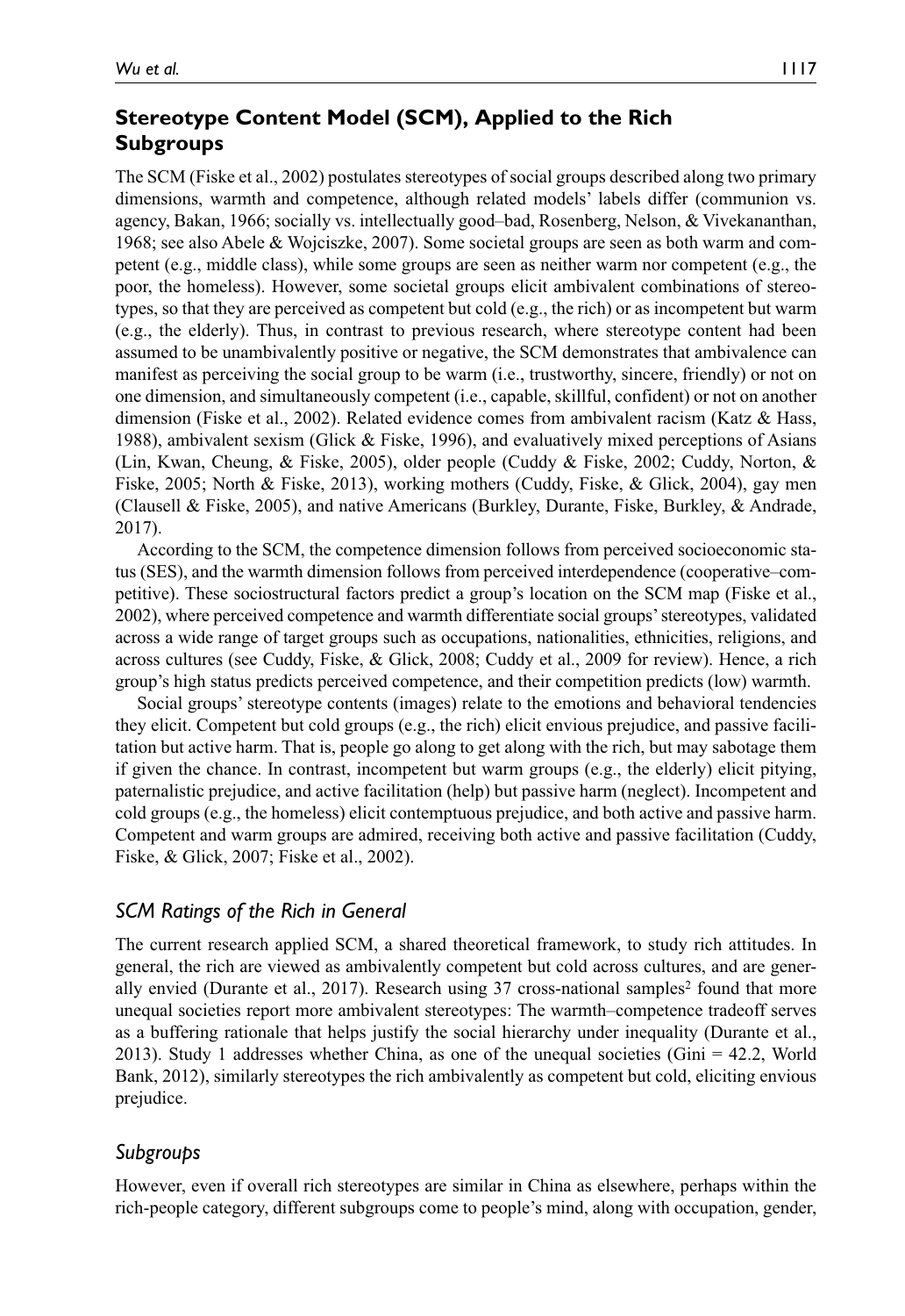and various other demographic dimensions. Both distinctive and overlapping rich subgroups might emerge in China and America, reflecting varying social categories that are salient to people based on social dynamics and cultural values across two cultures. For example, rich subgroups categorized by occupation (e.g., bankers) may emerge in both cultures due to a shared market economy, while categories based on respective histories may lead to differences. For example, as noted, contemporary Chinese society may lack "old money," given the elimination of influential and rich families in mid-last-century (Gerth, 2011; Xie, 2016).

Thus, is the superordinate group, *the rich*, meaningfully coherent, or rather are specific subgroups, such as CEOs, old money, young money, or doctors evaluated distinctively? For example, prior research on gay men found differing stereotype content for various gay male subgroups (Clausell & Fiske, 2005). If the overall category comprises disparate parts, then the whole might have psychologically distinctive meaning from its parts. Chinese and Americans might be thinking of different rich subgroups and responding accordingly.

Several evaluative processes might function here. One hypothesis is that the evaluation of the whole (rich people) is consistent with every single part (e.g., CEOs, etc.). Another hypothesis is that a prototypical rich subgroup (e.g., old money) could represent the whole category's default and, therefore, drive the general evaluation, while other subgroups, different in stereotype content, are perceived as exceptions that do not reflect the overall evaluation. The current research (Study 2) explores this part–whole puzzle for rich people, examining the subgroup structure and psychological meaning of the broad rich-people stereotypes to see whether stereotypes of distinctly evaluated subgroups are consistent with the ambivalence of the overall stereotype about rich people, and any cultural similarities and differences.

## **Explicit and Implicit Evaluations**

Stereotypes and evaluations elicited from surveys and other forms of self-reports can be described as individuals' explicit responses. Despite cultural values that idealize the rich, many Americans explicitly reject this message (Horwitz & Dovidio, 2015). As in stereotype content research discussed above, rather than being perceived as unambivalently positive, the rich are viewed ambivalently as competent but cold. In contrast, the poor are sometimes viewed as unambivalently negative (incompetent and cold), sometimes ambivalently as incompetent but warm, while the middle class seem unambivalently positive (competent and warm; Cuddy et al., 2008).

Although people do not express favoritism toward the rich on surveys, they might hold unconscious, unacknowledged, implicit positive implicit evaluations of the rich. Demand characteristics are particularly of concern for Chinese participants' self-reports, because explicitly rejecting social-class tension and favoring the rich would be deemed inconsistent with the communist political beliefs. Implicit attitudes, which rely more on automatic processes, may reflect latent cultural values even when these attitudes are not explicitly endorsed (Arkes & Tetlock, 2004). From a meta-analysis of predictive validity (Greenwald, Poehlman, Uhlmann, & Banaji, 2009), researchers found that measures using the Implicit Association Test (IAT) have significantly higher predictive validity on behavioral tendencies than explicit self-report for socially sensitive topics.

Consistent with the possibility of pro-rich implicit attitudes, a small number of previous researchers looked at dual-level attitudes toward different social groups and found an implicit, but not explicit, preference for the rich over the poor (Cunningham, Nezlek, & Banaji, 2004; Rudman, Feinberg, & Fairchild, 2002). However, these studies conflate the conclusion around the pro-rich and antipoor implicit attitudes, so it was unclear whether the implicit positivity toward the rich was truly driven by a pro-rich implicit attitude or by an antipoor implicit attitude, assessed as relative preference with a Rich–Poor Implicit Association Task. Another study compared the rich and the middle class and found that Americans implicitly, but not explicitly, favored the rich over the middle class (Horwitz & Dovidio, 2015).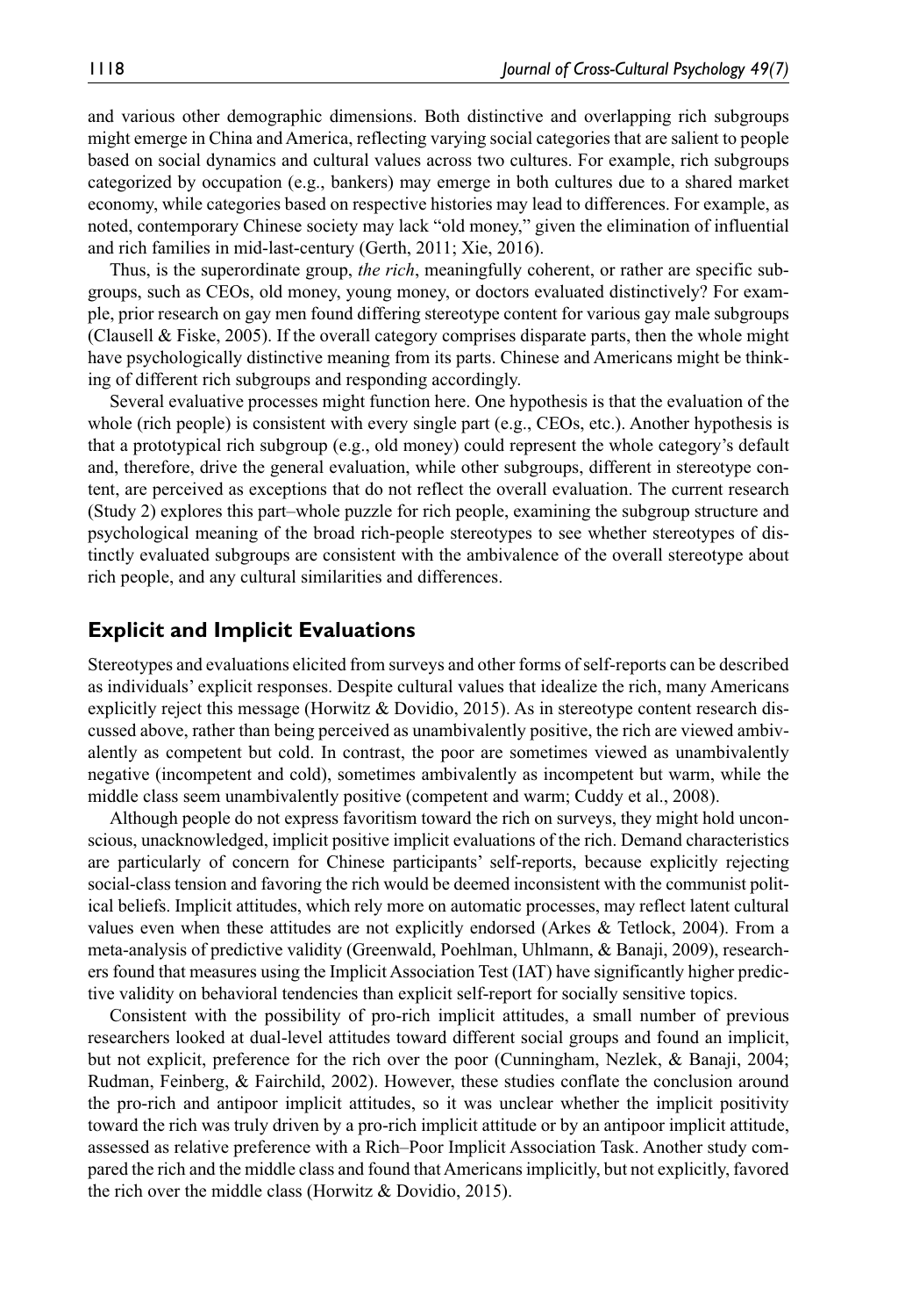Study 3 uses the SCM as a theoretical framework to test the implicit and explicit stereotypes toward the rich, contrasting with the unambivalently positive middle class and working class. For American participants, implicit evaluations of the rich should be more positive than those of the middle class and more positive than the explicit evaluations of the rich, but for Chinese participants, both implicit and explicit evaluations of the rich could be negative.

# **Review of Hypotheses**

The goal of this research is to investigate stereotype content and evaluations of rich people in China and the United States. Previous work in the United States and many other countries demonstrated that the rich generally are stereotyped as competent but cold and are envied (Cuddy et al., 2007; Durante et al., 2017; Fiske et al., 2002).

We made the following hypotheses based on theories and empirical evidence:

**Hypothesis 1:** In mainland China, as in other countries, the rich are generally (a) stereotyped as competent but cold and (b) envied.

**Hypothesis 2:** Distinct rich subgroups appear across the two cultures, both reporting mixed stereotype content.

**Hypothesis 3:** In both cultures, rich groups' positions in the SCM map predict (a) people's expressed emotions (different manifestations of envy) and (b) behavioral tendencies toward the rich.

**Hypothesis 4:** For American participants, implicit evaluations of the rich will be (a) more positive than those of the middle class and (b) more positive than their explicit evaluations of the rich.

**Hypothesis 5:** For Chinese participants, implicit evaluations of the rich will be (a) more negative than those of the working class and (b) as negative as their explicit evaluations of the rich.

# **Current Studies**

Three studies test these hypotheses. Study 1 maps the stereotype content in mainland China, which has not been systematically published in English in past SCM research (Durante et al., 2013). We focused on the location of the rich in the stereotype content map relative to other social groups to examine people's general evaluations of them. Study 2 elicited relevant rich subgroups and tested the stereotypes on the subordinate level, generalizing beyond overall stereotypes of the rich in two distinctive cultures—the United States and China. Because perceptions of social classes could be deemed sensitive in China and susceptible to demand if tested on an explicit level, Study 3 examined implicit evaluations of the rich in the two cultures, compared with the middle or working classes, which normally elicit unambivalently positive stereotypes.

This research is the first to examine stereotype content of the rich group on the subgroup levels, and both implicit and explicit levels. It also fills the gap of SCM in mainland China. It investigates individuals' cognitive, emotional, and behavioral tendencies toward the rich across two distinctive cultures. Moreover, it studies the underlying mechanism, offering theory-based social structure correlates as predictors of stereotype content.

# **Study 1: SCM in Mainland China**

Whereas previous research in SCM has collected data from more than 37 cross-national samples from Europe, the Americas, Oceania, Asia, and Africa, it never obtained a systematic sample from mainland China except for an older Hong Kong Chinese sample (Durante et al., 2013) and an older student sample not published in English (Chen & Fiske, 2008).3 Study 1 complemented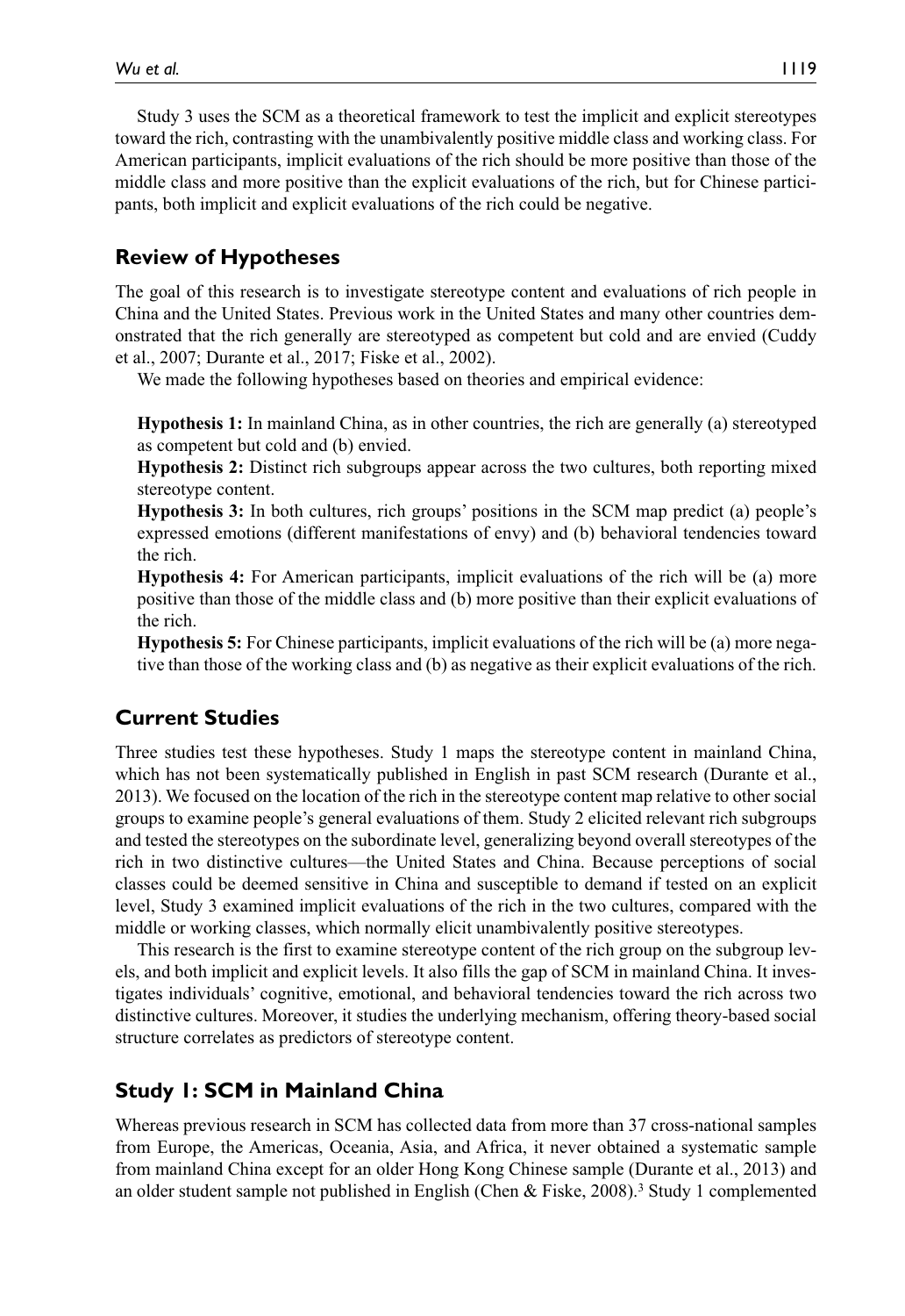the SCM literature by conducting a standardized SCM procedure with a large sample of Chinese participants living in mainland China.

Based on extensive work on SCM showing social groups are described along the core dimensions of warmth and competence, Hypothesis 1a predicted that the Chinese sample would validate the SCM. Given the current interest in stereotypes and evaluations of rich people, we paid particular attention to the location of the rich group in the SCM map compared with other social groups, the emotional and behavioral tendencies toward the rich, and the socio-structural correlates.

#### *Pretest*

Twenty-five Chinese participants completed an open-ended questionnaire online. Participants read the following instructions in Mandarin Chinese: "Off the top of your head, what various types of people do you think today's society categorizes into groups (i.e., based on gender, occupation, ability, etc.)? In the space below, please list between eight and 16 such groups."

Participants altogether listed 124 different groups, plus many verbatim duplicates. We selected groups mentioned by at least 15% of respondents (Fiske et al., 2002). Groups that met the criterion were men (48%), women (48%), adolescents (48%), children (44%), students (40%), rich people (32%), employees (28%), white collars (28%), workers (24%), migrant workers (24%), businessmen (24%), intellectuals (24%), blue collars (20%), poor people (20%), doctors (20%), politicians/government officials (20%), government workers (20%), unemployed (20%), disabled (16%), urban residents (16%), rural residents (16%).

## *Main Study*

*Method.* The main study followed standard SCM procedure.

*Participants*. An online crowdsourcing platform in mainland China, which provides functions equivalent to Amazon Mechanical Turk, recruited 262 participants. We dropped those who failed the attention check  $(n = 63)$ .<sup>4</sup> The attention check question appeared at the end of the survey, "To ensure that you are paying attention to our survey, please select "slightly liberal" for this question." Responses other than slightly liberal were considered as failed.5 A total of 199 participants constituted our final sample (40% women,  $M_{\text{age}} = 25$  years,  $SD = 5.21$ , 95% identified as ethnic Han—the ethnic majority group in China). Median education level was some college background (*n* = 115). Modal response on monthly household income was 1,001 to 2,000 yuan (US\$146- US\$289;  $n = 44$ ). As for the subjective SES, the median value of the self-identified social ladder (Adler, Epel, Castellazzo, & Ickovics, 2000) was 6 (1 = *top of the ladder, people who are the best off—those who have the most money, the most education and the most respected jobs* to 10 = *bottom of the ladder, people who are the worst off—those who have the least money, least education, and the least respected jobs or no job*). Median political orientation (1 = *extremely liberal* to 7 = *extremely conservative*) was 3 (*slightly liberal*) for political, social, and economic issues.

*Materials and procedure*. Methods followed the protocol from previous SCM research (Clausell & Fiske, 2005; Cuddy et al., 2009; Fiske et al., 2002; Lee & Fiske, 2006). Participants answered an online questionnaire with instructions designed to elicit cultural beliefs and to minimize social desirability: "To what extent do most Chinese view members of this group as . . . ." Each survey page consisted of stereotype content measures in terms of warmth and competence . . . (friendly, sincere, warm, capable, competent). Participants rated the 22 social groups from the pretest using a 5-point Likert-type scale (1 = *not at all* to 5 = *extremely*). In addition, participants also rated these groups' perceived structural positions (social status and competitiveness), and emotions and behavioral tendencies directed toward them. Participants provided standard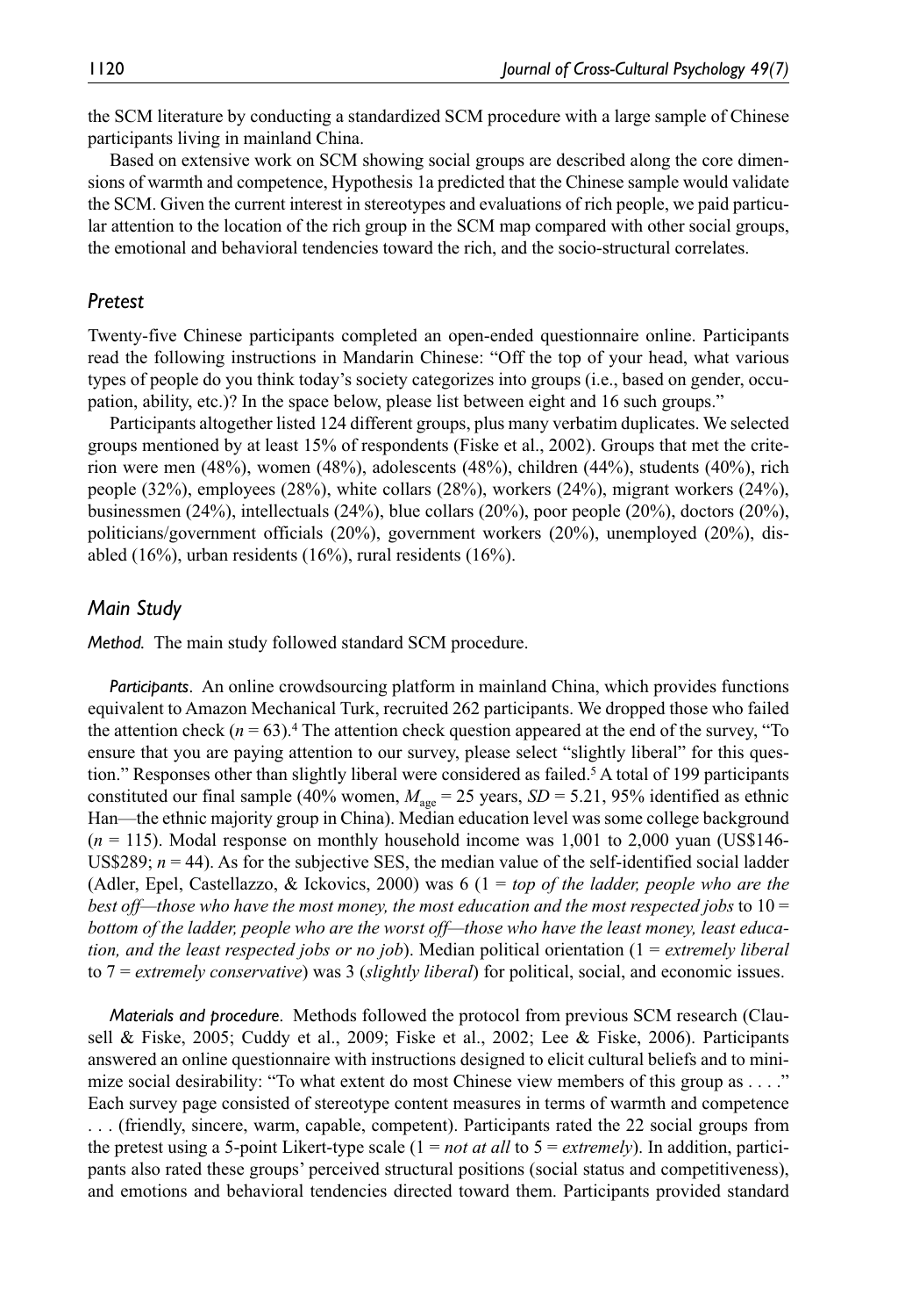



**Figure 1.** Six-cluster solution of Chinese social groups on competence and warmth. *Note.* SCM = stereotype content model.

demographic information at the end. To avoid fatigue, participants were randomly assigned to answer one of two sequences, each consisting of half the groups (11 groups). A full copy of the questionnaire can be found in Online Appendix B.

*Results.* This section first reports all 22 groups' stereotype content (warmth, competence) cluster analyses, correlations, and cross-cluster comparisons, and then focuses on the rich group in China. More detailed results on all social groups can be found in Online Appendices C and D.

*Overall SCM clustering for social groups in China*. To (a) capture how perceivers differentiate different social groups in terms of warmth and competence and (b) categorize groups that locate (dis) similarly, we conducted a two-step cluster analysis. First, a Ward's agglomerative hierarchical cluster analysis suggested a six-cluster solution as optimal to capture the variances in our sample. Next, K-means clustering partitioned the dataset into six clusters based on specific ratings on the warmth and competence dimensions of each group (see Figure 1). The largest cluster contained eight groups: the rich, businessmen, doctors, employees, adults, urban residents, white collars, and men. A second cluster included five groups: blue collars, intellectuals, women, workers, and migrant workers. A third cluster comprised children, students, adolescents, and rural residents. A fourth cluster had two groups: the poor and disabled. A fifth cluster involved another two groups: government officials/ politicians and government workers. The last cluster had only one group, the unemployed.

Two follow-up statistical tests validated this six-cluster solution. A univariate analysis revealed main effects of cluster on both competence,  $F(5,16) = 30.86$ ,  $p < .001$ ,  $\eta_p^2 = .91$ , and warmth,  $F(5,16) = 31.05, p < .001, \eta_p^2 = .91$ , dimensions. A two-way 6 (clusters)  $\times 2$  (stereotype dimensions) analysis of variance (ANOVA) demonstrated an interaction of cluster by dimension, *F*(5, 16) = 18.95,  $p < .001$ ,  $\eta_p^2 = .86$ , supporting both dimensions as combining to classify target groups. Table 1 shows the warmth and competence means for each cluster, along with their paired comparisons. Group-level analysis revealed that perceived warmth and competence were not correlated, *r*(22) = .18, *ns.*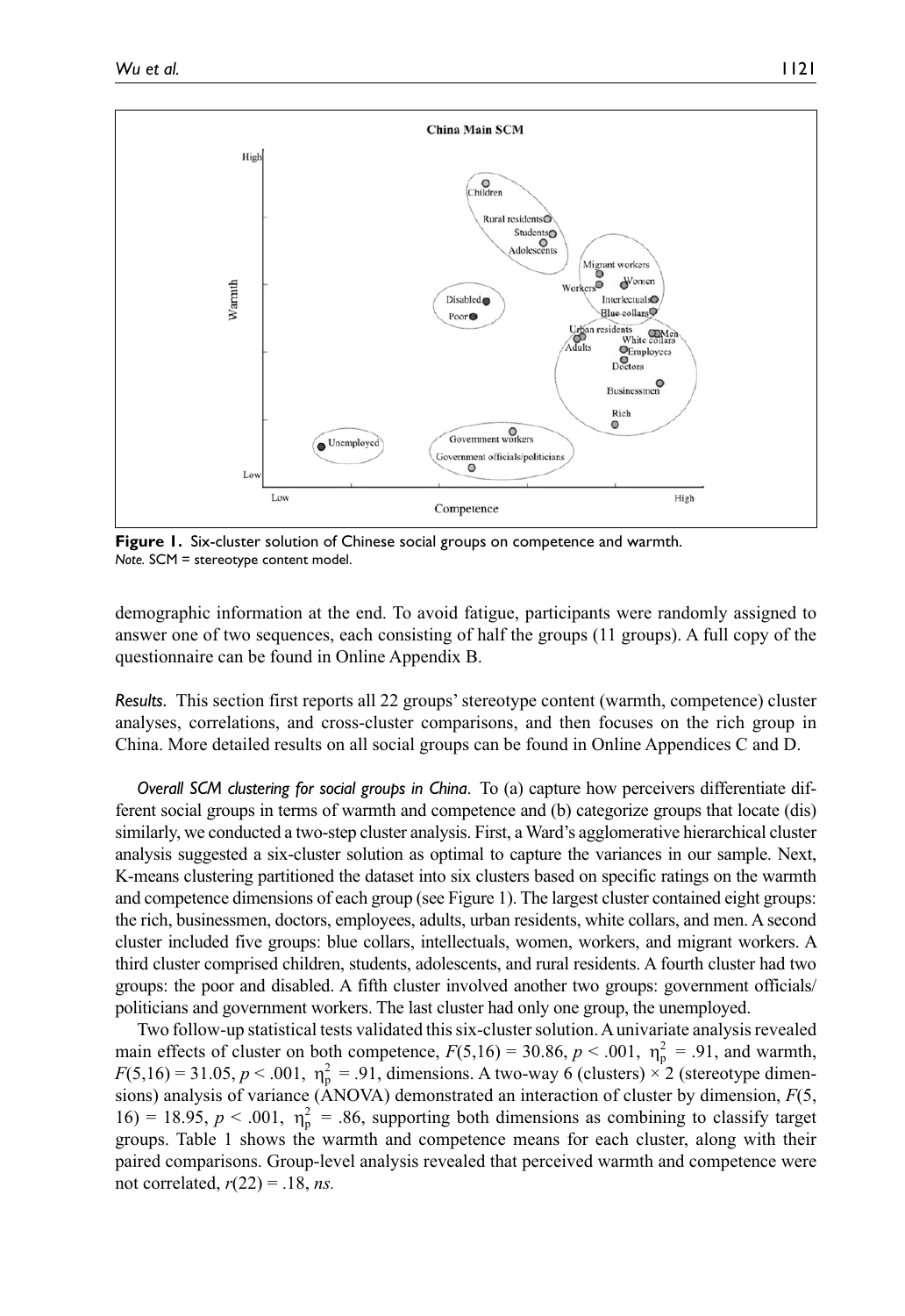| Cluster                                                                               |            |         | Warmth |  |
|---------------------------------------------------------------------------------------|------------|---------|--------|--|
|                                                                                       | Competence |         |        |  |
| Rich, businessmen, doctors, employees, adults, urban<br>residents, white collars, men | 3.55       | >       | 2.96   |  |
| Government officials/politicians, Government workers                                  | 2.80       | >       | 2.27   |  |
| Children, students, adolescents, rural residents                                      | 3.03       | $\,<\,$ | 3.98   |  |
| Poor, disabled                                                                        | 2.73       | $\,<\,$ | 3.32   |  |
| Blue collars, intellectuals, women, workers, migrant workers                          | 3.56       |         | 3.45   |  |
| Unemployed                                                                            | 1.83       |         | 2.30   |  |

**Table 1.** Competence and Warmth Means for Each Cluster, Mainland China Overall SCM.

*Note.* Within each row, > or < indicate means differ ( $p < .05$ ). SCM = stereotype content model.

*Overall competence–social status correlation*. According to SCM research, social groups' competence and warmth have respective antecedents of social status and cooperative interdependence (Fiske, 2015). As expected, competence positively correlated with social status,  $r(22)$  = .53, *p* < .05, and warmth marginally negatively correlated with competition, *r*(22) = −.41, *p* = .06. The unpredicted correlation between competence and competition was *r*(22) = −.26, *ns*, and the unpredicted correlation between warmth and social status was marginal,  $r(22) = -0.42$ ,  $p = 0.051$ .

*Perception of the rich: Competent but cold*. In line with our particular interest here, a matched pair *t* test demonstrated that the cluster involving the rich group scored higher on competence (*M*  $= 3.55$ ) than warmth ( $M = 2.96$ ),  $t(7) = 5.40$ ,  $p = .001$ . Moreover, the group-level paired-sample *t* test targeting the rich group revealed that it was perceived as significantly more competent (*M*  $= 3.50$ ) than warm ( $M = 2.46$ ),  $t(105) = 13.15$ ,  $p < .001$ . Consistent with SCM in other countries (Cuddy et al., 2009; Durante et al., 2013; Fiske et al., 2002), the rich group in general was perceived as competent but cold compared with other social groups in mainland China. The rich scored higher on competence than 60% of other groups, yet lower on warmth than 82% of other groups (see Table 1 and Figure 1). Hypothesis 1a is supported.

Individual-level analysis also focused on the rich group's correlation between competence and warmth and perceived social status and competitiveness. Distinct from the group-level analysis, the rich group's competence positively correlated with warmth,  $r(106) = .50, p < .001$ . Competence positively correlated with social status,  $r(106) = .19$ ,  $p < .05$ , but no warmth–competitiveness relation was observed. The lack of variance on participant ratings (individual level consensus around the attributes of the rich) in perceived warmth and competitiveness may account for this.

*Rich people in China are envied as well as admired*. SCM research also suggests people report distinct emotions toward groups with different levels of competence and warmth (Fiske et al., 2002). The rich group, which was consistently captured by the high-competence but low-warmth space, typically elicits envy. We compared the different levels of emotions expressed toward the cluster containing the rich group and all the other clusters. Participants reported higher envy (*M*  $=$  3.15) and admiration ( $M = 3.13$ ) toward this cluster compared with others, but less contempt  $(M = 2.38)$  or pity  $(M = 2.10)$ ,  $F(3, 21) = 12.81$ ,  $p < .01$ ,  $\eta_p^2 = .65$ . Next, analyzing individual responses to the rich group confirmed these emotional tendencies. A one-way repeated measures ANOVA indicated that participants endorsed significantly different emotions toward the rich,  $F(3, 315) = 162.54, p < .001, \eta_p^2 = .61$ . Partially supporting Hypothesis 1b, pairwise comparisons revealed that participants strongly endorsed envy  $(M = 4.41)$  toward the rich, and relatively high contempt ( $M = 3.27$ ) and admiration ( $M = 3.26$ ), which did not differ from each other, but less pity  $(M = 1.74)$ .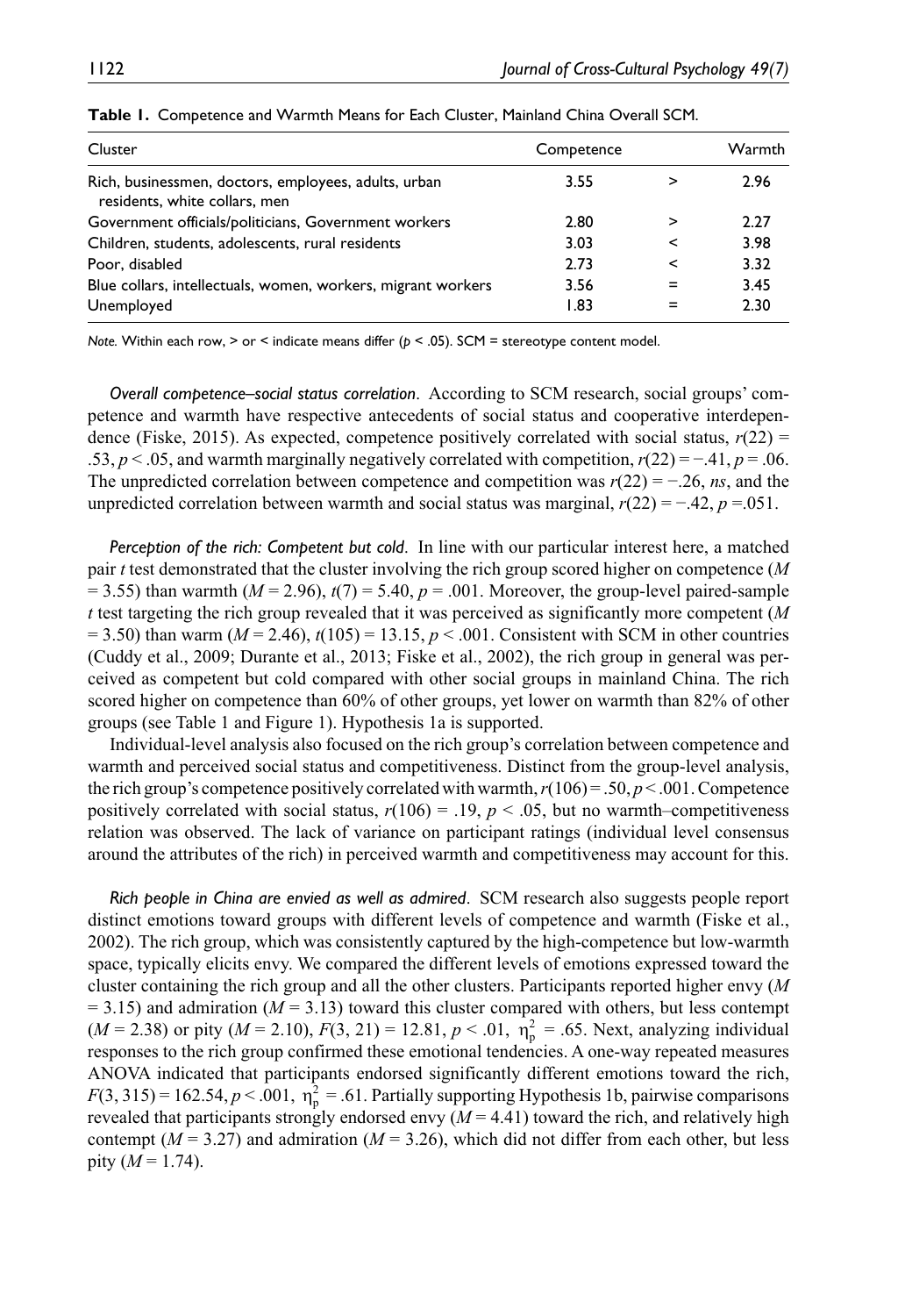*Cooperating with the rich*. People not only endorse different emotions but also show distinctive behavioral tendencies toward different social groups. The Behavior from Intergroup Affect and Stereotypes (BIAS) map (Cuddy et al., 2007) suggests high-competence but low-warmth envied groups would elicit passive facilitation (associating, cooperating) but active harm (fighting, attacking), rather than active facilitation (helping, protecting) and passive harm (neglecting, demeaning). Active facilitation is defined as one explicitly aims to benefit a group, active harm is defined as one explicitly intends to hurt a group and its interests, passive facilitation is defined as one accepts obligatory association or convenient cooperation with a group, and passive harm is defined as one demeans or distances other groups by diminishing their social worth (Cuddy et al., 2007).

First, cluster-level two-way repeated measures ANOVA demonstrated an interaction of behavioral pattern (four levels) by cluster membership (six levels),  $F(15, 48) = 3.42, p < .05, \eta_p^2 = .52,$ suggesting different clusters elicited distinct behavioral tendencies. However, the mainland China sample only partially replicated the BIAS map. On the cluster level, the cluster involving the rich group consistently indicated higher passive facilitation  $(M = 3.62)$ , less active facilitation  $(M = 2.50)$ , and less passive harm  $(M = 2.22)$ , but unexpectedly least active harm<sup>6</sup>  $(M = 2.27)$ ,  $F(3, 21) = 34.77$ ,  $p < .001$ ,  $\eta_p^2 = .83$ . On the group level, participants reported, as expected, significantly higher passive facilitation—going along to get along  $(M = 3.54)$  with the rich than other behaviors. Contrary to expectations, passive harm  $(M = 2.99)$  was rated higher than active harm ( $M = 2.58$ ) or active facilitation ( $M = 2.37$ ), which did not differ from each other,  $F(3, 315)$  $= 58.21, p < .001, \eta_{p}^{2} = .36$  (Table 2).

#### *Discussion*

Study 1 tested the SCM in mainland China. The 22 most relevant social groups in China differentiated across the warmth and competence quadrants, forming six distinct clusters. Four clusters reflected ambivalent stereotypes, high on either competence or warmth and low on the other. The number of clusters reflect the diverse perceptions toward social groups in China. The competence dimension, supporting prior research and Hypothesis 3, correlates with perceived status, while the warmth dimension marginally correlates with competition, and social status in the China sample.

Consistent with SCM in other nations, rich people are perceived as competent and cold. Hypothesis 1a was supported, while Hypothesis 1b was only partially supported. Participants expressed both envy and admiration toward the rich group, and reported passive facilitation behaviors such as association and cooperation rather than active harm, opposing a suspected "hatred against the rich" culture as implied by social media in China. Perhaps, then, such hatred might only be directed toward subtypes of the rich rather than the general rich population, a possibility that Study 2 addresses. Or perhaps Chinese respondents consider this a sensitive topic, such that implicit measures might be more effective, a possibility that Study 3 addresses.

Notably, middle class was not mentioned as a distinct social group by more than 15% of the participants in our sample, reflecting on the lack of a consensus on what "middle-class" theoretically means in China. For example, "workers" in China, a proxy for the U.S. counterpart of the middle class, are located in the high–high quadrant and, thus, are perceived as unambivalently positive. Generic employees (white-collar) land in the ambivalent envy quadrant, along with rich people.

# **Study 2: Rich Subgroups in the United States and China**

Although people commonly mention rich people as a general social category, rich people consist of many different types across occupations, age, gender, and possibly the means through which they obtain their wealth. Stereotype evaluations of the rich subordinate groups may agree with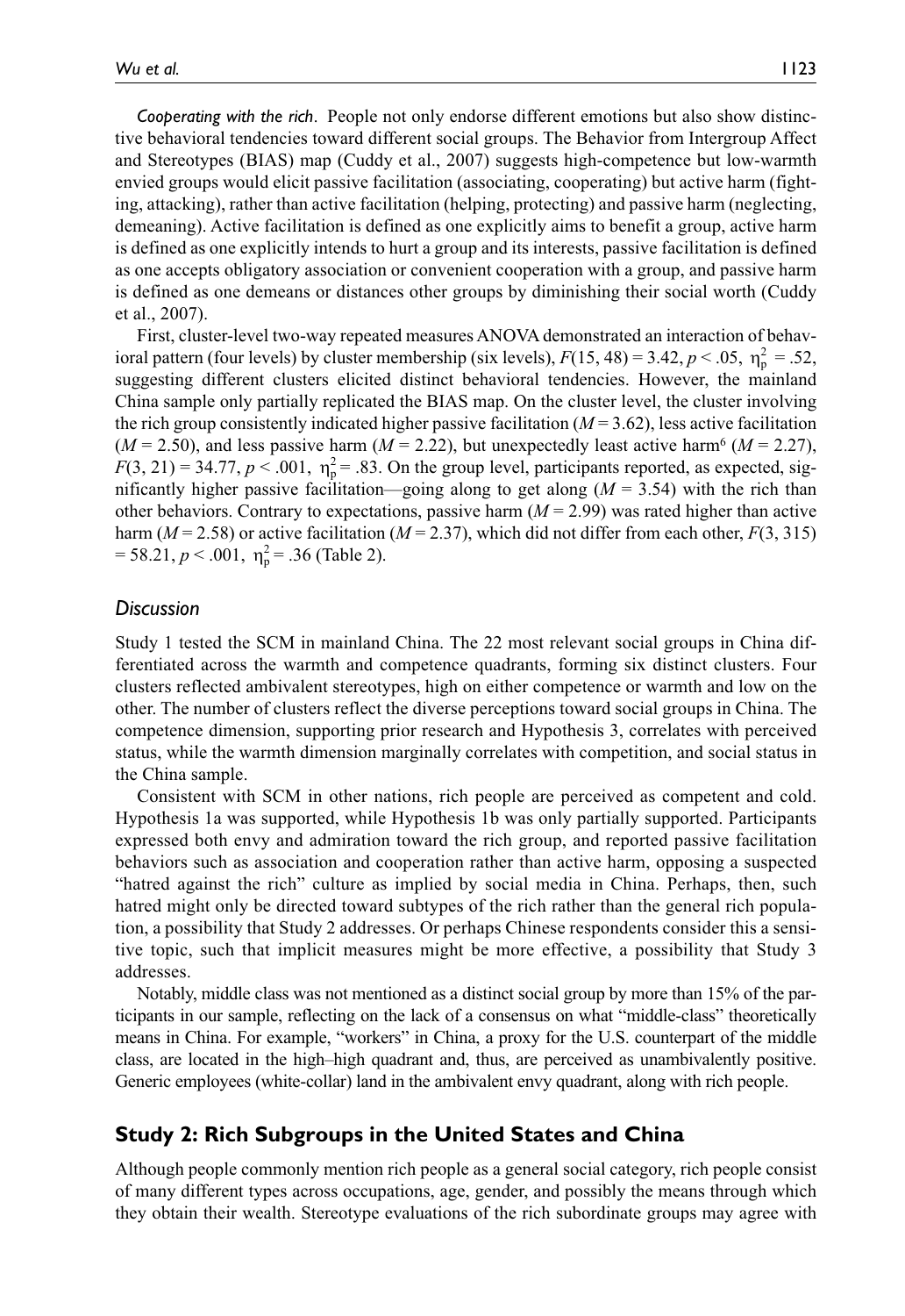| Category                     | <b>Dimensions</b>    | Scores |  |
|------------------------------|----------------------|--------|--|
| Stereotype content           | Competence           | 3.50   |  |
|                              | Warmth               | 2.46   |  |
| Emotions                     | Envy                 | 4.41   |  |
|                              | Contempt             | 3.27   |  |
|                              | Admiration           | 3.26   |  |
|                              | Pity                 | 1.74   |  |
| <b>Behavioral tendencies</b> | Passive harm         | 2.99   |  |
|                              | Active harm          | 2.58   |  |
|                              | Passive facilitation | 3.54   |  |
|                              | Active facilitation  | 2.37   |  |

**Table 2.** Descriptive Summaries of General Rich Group in Mainland China.

*Note.* Numbers in boldface indicate ratings that are statistically higher than other dimensions within that category (*p* < .05, *df* = 105), see text for details.

those of the general rich people as a superordinate category. As an alternative, the reported overall stereotypes of rich people may be driven by certain prototypical rich subgroups, regardless of the different evaluations on the other rich subgroups. Perhaps only certain subgroups are hated in China and may not even emerge in the United States.

Study 2 aims to investigate this part–whole puzzle by mapping out the stereotype content of various components of the rich. First, it addresses what subgroups, if any, Chinese and American participants consider under the label "rich people." As before, the pretest employs a free-response task, and the main study rates the identified subgroups on warmth and competence dimensions to assess the applicability of the SCM to rich subgroups in both China and the United States. This method both examines the stereotypes and evaluations of the rich and further tests the SCM at the subgroup level.

#### *Pretest*

American (*n* = 32) and Chinese participants (*n* = 34) were recruited, respectively, from Amazon Mechanical Turk and Zhubajie (a similar online crowdsourcing platform). All participants completed an open-ended questionnaire for a study about perceptions of various social groups. Participants read the instructions in their native language: "Off the top of your head, what various types of rich people do you think today's society categorizes into distinct groups (i.e., based on occupation, gender, age, region, business, etc.)" and were asked to list between eight and 16 such groups.

We selected groups mentioned by at least 15% of respondents in each culture. American participants cumulatively listed 98 rich subgroups, and Chinese participants cumulatively listed 116 rich subgroups. In the United States, the most mentioned rich subgroups were CEOs (56%), actors/actresses (56%), doctors (41%), lawyers (41%), politicians (41%), professional athletes (41%), celebrities (41%), bankers (38%), musicians/singers (38%), stock brokers (31%), oil tycoons (25%), men (28 %), old money (25%), IT workers/engineers (22%), young money (22%), entrepreneurs (19%), businessmen (19%). The most mentioned rich subgroups by the Chinese participants included real-estate tycoons (65%), actors/actresses (68%), politicians/government officials (53%), Fu Er Dai/second generation of the rich (47%), CEOs (32%), entrepreneurs (30%), coal tycoons (26%), managers (26%), businessmen (24%), Guan Er Dai/second generation of government officials (24%), Beijing people (24%), bankers (24%), IT workers/ engineers (24%), stock brokers (21%), Shanghai people (18%), telecommunication workers  $(18\%)$ , investors  $(18\%)$ , and the sudden rich  $(15\%)$ .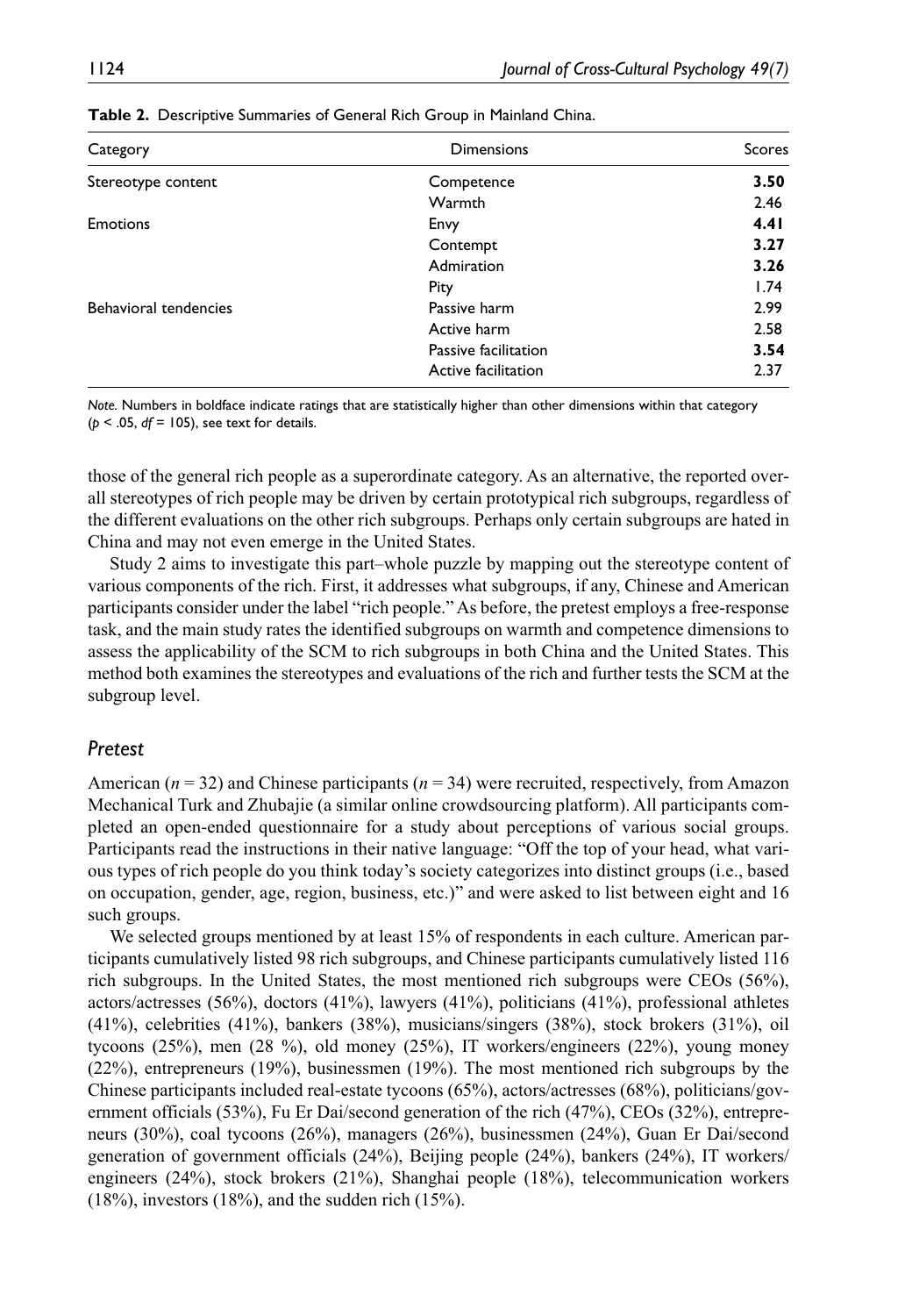|                                            | Study 2 (explicit SCM)                               |                                                   | Study 3 (implicit SCM)          |                                 |  |  |
|--------------------------------------------|------------------------------------------------------|---------------------------------------------------|---------------------------------|---------------------------------|--|--|
|                                            | The United States<br>$n = 86$                        | China<br>$n = 142$                                | The United States<br>$n = 90$   | China<br>$n = 106$              |  |  |
| Gender                                     | 55% female                                           | 44% female                                        | 41% female                      | 48% female                      |  |  |
| Age                                        | $37 \pm 11$                                          | $25 \pm 4$                                        | $35 \pm 12$                     | $30 \pm 7$                      |  |  |
| Ethnicity                                  | 84% White                                            | 97% Han                                           | 88% White                       | 94% Han                         |  |  |
| Annual household<br>income(modal response) | US\$30,001-US\$50,000<br>$(n = 23)$                  | US\$3,475-US\$5,210<br>$(n = 42)$                 |                                 |                                 |  |  |
| Self-identified social ladder              | $6.0 \pm 1.7$                                        | $5.7 \pm 1.6$                                     | $6.6 \pm 1.7$                   | $5.5 \pm 1.8$                   |  |  |
| <b>Education level</b><br>(modal response) | Graduated college or<br>vocational school $(n = 41)$ | Students in college<br>or university ( $n = 84$ ) | Bachelor's degree<br>$(n = 32)$ | Bachelor's degree<br>$(n = 55)$ |  |  |
| Political liberalism                       | $2.5 \pm 1.6$                                        | $2.9 \pm 1.2$                                     | $3.0 \pm 1.7$                   | $3.2 \pm 1.2$                   |  |  |
| Social liberalism                          | $2.7 \pm 1.8$                                        | $2.8 \pm 1.2$                                     |                                 |                                 |  |  |
| Economic liberalism                        | $3.0 \pm 1.7$                                        | $2.9 \pm 1.2$                                     |                                 |                                 |  |  |

|  | Table 3. Demographic Summary for Cross-Cultural Sample. |  |  |  |  |  |
|--|---------------------------------------------------------|--|--|--|--|--|
|--|---------------------------------------------------------|--|--|--|--|--|

*Note.* Gender includes female and male, no other gender reported. Self-identified social ladder, 1 = *top* to 10 = *bottom*. Political orientation, 1 = *extremely liberal* to 7 = *extremely conservative*. Reported with mean and standard deviation, otherwise indicated. SCM = stereotype content model.

## *Main Study*

*Method.* The method followed Study 1 and the standard SCM procedure.

*Participants*. U.S. participants (*n* = 91) were recruited via MTurk. We dropped five U.S. participants who failed the attention check, so 86 valid responses from U.S. participants constituted our final sample (55% women,  $M_{\text{age}} = 37$  years,  $SD = 11$ , 84% identified as White or European Americans). Chinese participants<sup>7</sup> ( $n = 199$ ) were recruited through Zhubajie. Applying same screening procedure, 142 valid Chinese participants composed our final sample (44% women,  $M<sub>ave</sub> = 25$  years,  $SD = 4$ , 97% identified as the majority ethnic group—Han). Table 3 detailed demographic summary for the cross-cultural sample.

*Materials and procedure*. Instructions and procedures were largely identical to Study 1, except (a) participants were randomly assigned to rate half the rich subgroups (nine groups), and (b) the survey asked about their impressions of rich subgroups in their own societies.

*U.S. results*. We first present results for the U.S. rich subgroups in the United States, followed by those from China. Within each section, we examine SCM clustering space, social structural correlates, and emotional and behavioral tendencies (refer to Table 4 for reliabilities checks).

*The United States: cluster analyses*. Following the same analytic strategy as in Study 1, we used Ward hierarchical and K-means clustering to apprehend how rich subgroups differentiate in competence and warmth dimensions, and which rich subgroups are (dis)similar to each other. The U.S. results suggested a three-cluster solution as optimal. The first cluster (competent warm rich) comprised seven rich subgroups: entrepreneurs, professional athletes, IT workers/engineers, doctors, actors/actresses, musicians/singers, and men. The second cluster (competent but cold rich) included another seven groups: lawyers, stock brokers, oil tycoons, old money, CEOs, bankers, and businessmen. The third cluster (incompetent cold rich) included celebrities, young money, and politicians (see Figure 2).

Two follow-up statistical tests validated a three-cluster solution as necessary to model the warmth–competence dimensions. A univariate analysis revealed main effects of cluster on both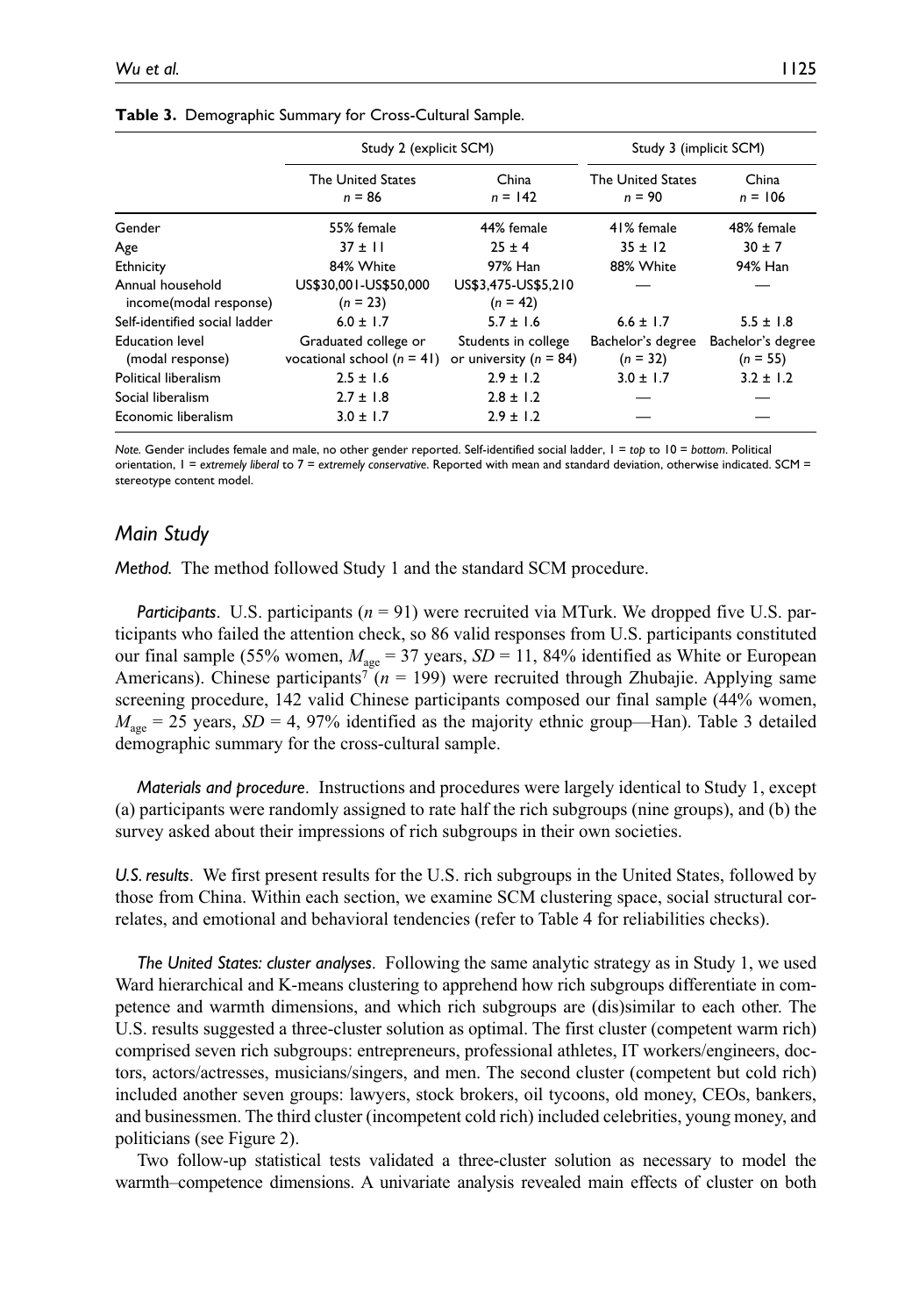| Categories                   | Items                | Cronbach's $\alpha$ (the<br>United States) | Cronbach's $\alpha$<br>(China) |
|------------------------------|----------------------|--------------------------------------------|--------------------------------|
| <b>Dimensions</b>            | Competence           | .84                                        | ا7.                            |
|                              | Warmth               | .85                                        | .78                            |
| Social structure             | <b>Status</b>        | .68                                        | .47                            |
|                              | Competitiveness      | .67                                        | .46                            |
| Emotional prejudice          | Admiration           | .79                                        | .73                            |
|                              | Envy                 | .84                                        | .69                            |
|                              | Contempt             | .92                                        | .89                            |
|                              | Pity                 | .63                                        | .72                            |
| <b>Behavioral tendencies</b> | Active facilitation  | .79                                        | .63                            |
|                              | Passive facilitation | 7١.                                        | .75                            |
|                              | Active harm          | .82                                        | .78                            |
|                              | Passive harm         | .77                                        | .80                            |

**Table 4.** Inter-Item Consistency Summary for U.S. and China Rich Subgroups in Study 2.

*Note.* SCM = stereotype content model.



**Figure 2.** Three-cluster solution of American rich subgroups on competence and warmth. *Note.* SCM = stereotype content model.

competence,  $F(2, 14) = 25.39$ ,  $p < .001$ ,  $\eta_p^2 = .78$ , and warmth,  $F(2, 14) = 32.58$ ,  $p < .001$ ,  $\eta_p^2 = .82$ , dimensions. A 3 (clusters)  $\times$  2 (stereotype dimensions) ANOVA demonstrated an interaction of cluster and stereotype dimension,  $F(2, 14) = 16.68$ ,  $p < .001$ ,  $\eta_p^2 = .70$ , supporting both dimensions as necessary to classify target groups.

*The United States: univalent rich subgroups*. Distinct from the existing literature on ambivalent subgroup stereotypes (gay men: Clausell & Fiske, 2005; gender: Eckes, 2002; immigrants: Lee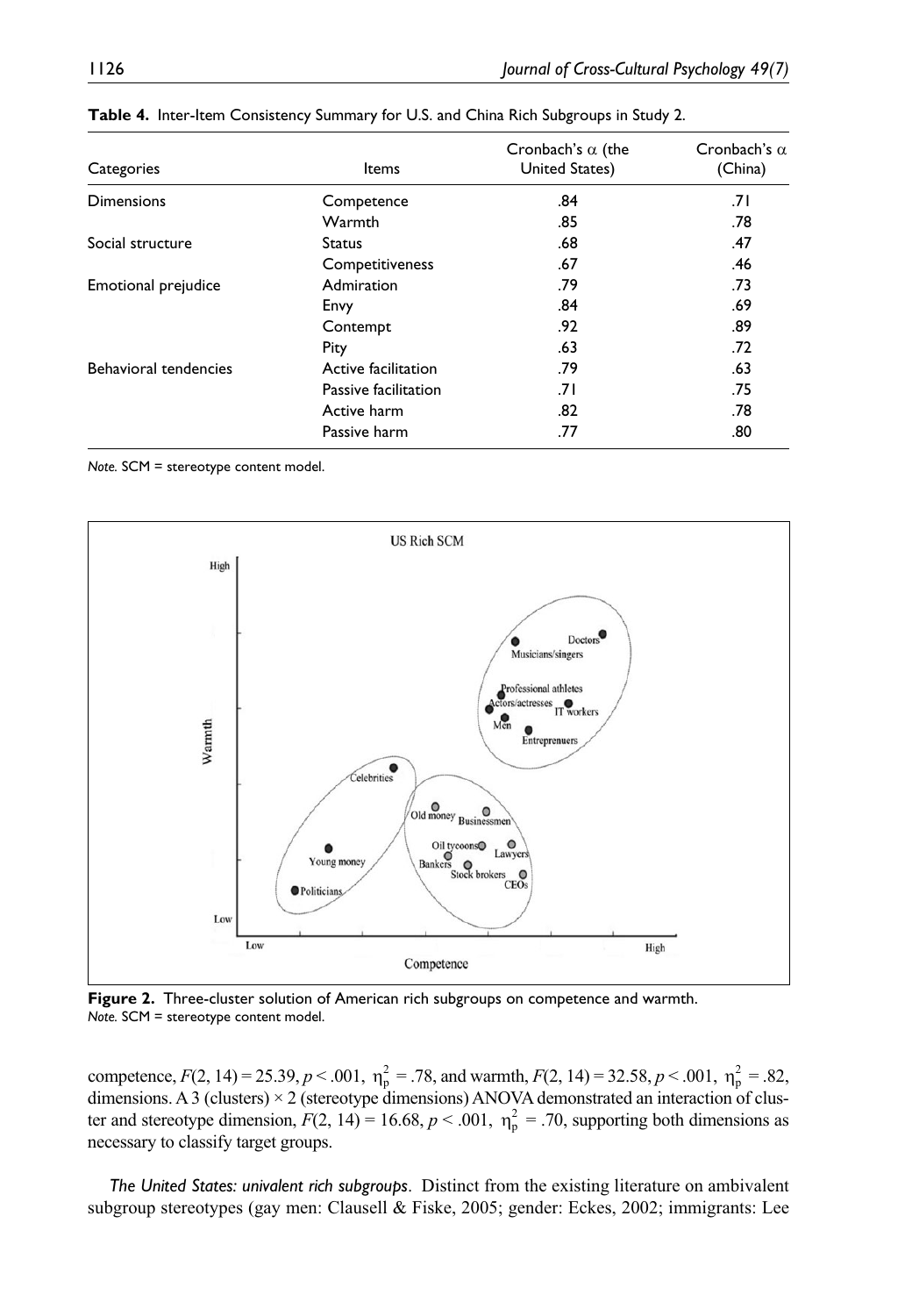| Competence | Warmth |      |  |
|------------|--------|------|--|
| 2.32       |        | 2.16 |  |
| 3.43       |        | 2.11 |  |
| 3.84       |        | 312  |  |
|            |        |      |  |

**Table 5.** Competence and Warmth Means for Each Cluster, U.S. Sample Rich Subgroups.

*Note.* Within each row, > or < indicate means differ (*p* < .05).

& Fiske, 2006), Americans' stereotypes about rich subgroups were relatively univalent on competence and warmth dimensions as the rich subgroups largely occupies the two traditionally univalent quadrants (high–high and low–low). For any given cluster of rich subgroups, competence scores constantly surpassed warmth scores. The correlation between competence and warmth was high,  $r(17) = .61$ ,  $p < .05$ . Nevertheless, some between-cluster variations still captured the heterogeneity of distinct rich subgroups (Table 5).

First, between-cluster analysis among the Americans demonstrated that the warmest rich group cluster  $(M = 3.12)$  was the one comprising entrepreneurs, professional athletes, IT workers/engineers, doctors, actors/actresses, musicians/singers, and men—all rich groups that might be seen as earning their wealth in benign ways. On the other hand, the least competent rich group cluster  $(M = 2.32)$  was the one involving celebrities, young money, and politicians—perhaps wealthy through less legitimate means. Next, within-cluster analysis revealed the warmest cluster (entrepreneurs, professional athletes, IT workers/engineers, doctors, actors/actresses, musicians/singers, and men) was rated not only high in warmth (*M* = 3.12) but even higher in competence  $(M = 3.83)$ ,  $t(6) = 6.37$ ,  $p = .001$ .

Second, the coldest rich groups cluster contained lawyers, stock brokers, oil tycoons, old money, CEOs, bankers, and businessmen—perhaps seen as holding their wealth by exploiting others. Paired sample *t* test demonstrated that this cluster was perceived as the most ambivalent, with low warmth  $(M = 2.11)$  but high competence  $(M = 3.43)$ ,  $t(6) = 9.72$ ,  $p < .001$ . The least competent rich groups cluster— comprising celebrities, young money, and politicians—was rated low in competence ( $M = 2.32$ ), and even lower in warmth ( $M = 2.16$ ),  $t(2) = 23.52$ ,  $p < .01$ .

*The United States: Lack of correlation between competence and social status among rich subgroups*. First, group-level analysis among the Americans revealed no correlation between perceived competence and social status,  $r(17) = .22$ , *ns*; however, perceived warmth was strongly negatively correlated with competition,  $r(17) = -.91$ ,  $p < .001$ . Since warmth and competence among rich subgroups were significantly correlated, perceived competence also correlated with competition,  $r(17) = -.67$ ,  $p < .005$ . Warmth and social status were not correlated,  $r(17) = -.05$ , *ns*. Individual analysis indicated a small correlation between perceived competence and social status,  $r(963) = .27$ ,  $p < .001$ . Warmth and competition were negatively correlated,  $r(963) = -.44$ , *p* < .001 (see Table 6).

*The United States: Contemptuous envy or admiring envy*. Given that rich groups in general possess higher social status  $(M = 4.34)$ , Hypothesis 3a predicted that participants would not express paternalistic prejudice (pity and sympathy) toward rich subgroups. Meanwhile, given rich subgroups were all perceived as more competent than warm, Hypothesis 1b posited that participants would express high envious prejudice (envy and jealousy) toward all rich subgroups (Fiske et al., 2002).

An ANOVA on perceived emotion revealed that American participants reported equally high envy toward all clusters  $(M = 3.31, ns)$ , and low pity toward all clusters  $(M = 2.52, p < .01)$ . Contempt and admiration significantly differed between clusters. The SCM would predict that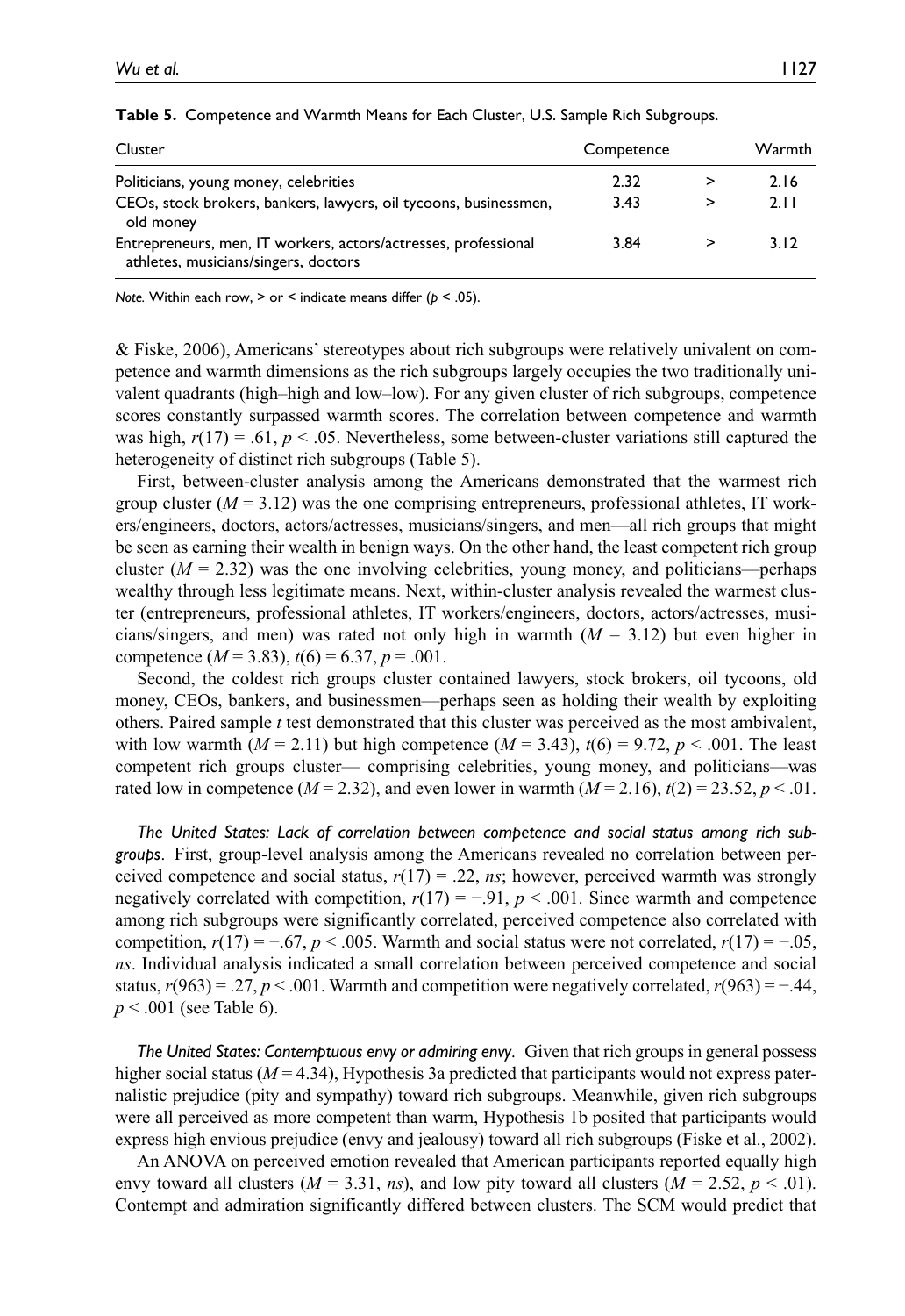|            | Group level   |             | Individual level |             |  |
|------------|---------------|-------------|------------------|-------------|--|
|            | <b>Status</b> | Competition | <b>Status</b>    | Competition |  |
| Competence | .22           | $-67**$     | $27***$          | $-.34***$   |  |
| Warmth     | $-.05$        | $-91***$    | $-.02$           | $-44***$    |  |

**Table 6.** Social Structural Correlates, U.S. Sample Rich Subgroups.

*Note.* Group-level *df* = 17; individual-level *df* = 963.

\*\**p* < .01. \*\*\**p* < .001.

besides being envious, people would also express contemptuous prejudice (contempt, anger, resentment, and disgust) toward low-competence, low-warmth rich groups. As predicted, the low-competence, low-warmth cluster (celebrities, young money, and politicians) elicited high contempt ( $M = 3.35$ ),  $F(2, 14) = 19.45$ ,  $p < .001$ ,  $\eta_p^2 = .74$ .

However, different from expectations that ambivalently competent but cold groups (lawyers, stock brokers, oil tycoons, old money, CEOs, bankers, and businessmen) should reflect only envious prejudice, American participants also endorsed high contempt  $(M = 3.30)$ ,  $F(2, 14) =$  $19.45, p < .001, \eta_p^2 = .74.$ 

Consistent with SCM hypotheses (Hypothesis 3a), high-competence, high-warmth rich groups (entrepreneurs, professional athletes, IT workers/engineers, doctors, actors/actresses, musicians/ singers, and men) elicited more admiration,  $M = 3.40$ ,  $F(2, 14) = 20.94$ ,  $p < .001$ ,  $\eta_p^2 = .75$ .

*The United States: Active harm or passive facilitation*. According to the BIAS Map (Cuddy et al., 2007), emotional prejudice predicts discriminatory behavioral tendencies. Specifically, the behavioral tendency toward both envied and contemptible groups is active harm (fight and attack). Therefore, envied and contemptible rich groups should elicit active harm. Likewise, the behavior tendency toward both envied and admired groups is passive facilitation (cooperate and associate), so envied and admired rich groups should elicit passive facilitation.

To examine Hypothesis 3b, multiple regression analysis first tested whether the envious and contemptuous emotions significantly predicted American participants' active harm behavioral tendencies. Contempt significantly predicted active harm tendencies ( $\beta = .69, p < .001$ ), not envy  $(\beta = -0.09, \text{ns})$ . The results of the regression indicated the two emotions explained 88.2% of the variance,  $R^2 = .88$ ,  $F(2, 14) = 52.10$ ,  $p < .001$ .

We then examined whether envy and admiration significantly predicted behavioral tendencies toward passive facilitation. Regression analysis revealed that envy ( $\beta = -0.31$ ,  $p < 0.05$ ) and admiration (β = .56,  $p < .001$ ) both significantly predicted passive facilitation,  $R<sup>2</sup> = .77$ ,  $F(2, 14) =$  $23.81, p \leq .001$ .

Furthermore, a one-way ANOVA on behavioral tendencies demonstrated main effects of cluster on all four behavioral patterns ( $p < .001$ ). The two clusters with groups who are both contemptible and envied elicited higher active harm (*M* = 2.92) than the other cluster (*M* = 2.00),  $F(2, 14) = 11.97$ ,  $p = .001$ . On the other hand, the cluster of groups who are both admired and envied elicited higher passive facilitation  $(M = 3.23)$  than the other two clusters, which did not differ from each other (average  $M = 2.61$ ),  $F(2, 14) = 11.94$ ,  $p = .001$ . (Table 7).

*Chinese results.* Following the same cluster analytic procedure as in the previous two studies, results pointed to a four-cluster solution on Chinese rich subgroups' competence and warmth (Figure 3). The first cluster (highest competence and warmth) included five groups: CEOs, businessmen, bankers, entrepreneurs, and IT workers/engineers. The second cluster (second highest competence and warmth) comprised six groups: Beijing people, Shanghai people, actors/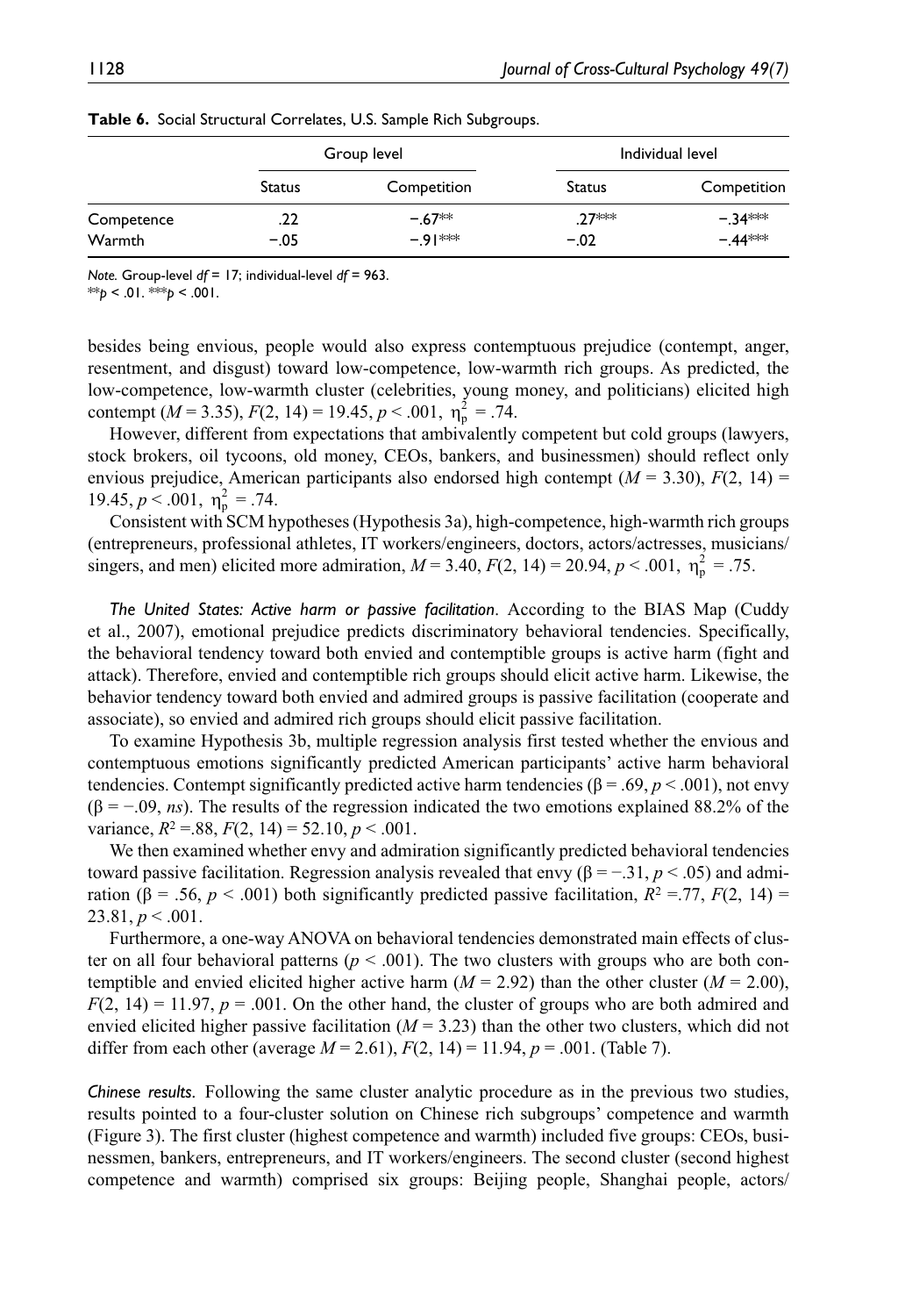|                                                                                                                                        |      |      |      |      |             |      | Passive Active Passive<br>Envy Contempt Admire Pity harm harm facilitation facilitation | Active |
|----------------------------------------------------------------------------------------------------------------------------------------|------|------|------|------|-------------|------|-----------------------------------------------------------------------------------------|--------|
| Incompetent cold rich (politicians, 3.46<br>young money, celebrities)                                                                  |      | 3.35 | 2.32 |      | $1.63$ 2.94 | 2.95 | 2.68                                                                                    | 2.26   |
| Competent but cold rich (CEOs, 3.25<br>stock brokers, lawyers, oil<br>tycoons, businessmen, old<br>money)                              |      | 3.30 | 2.20 |      | $1.49$ 2.67 | 2.89 | 2.53                                                                                    | 1.93   |
| Competent warm rich<br>(entrepreneurs, men, IT<br>workers, actors/actresses,<br>professional athletes, musicians/<br>singers, doctors) | 3.22 | 2.00 | 3.40 | 1.92 | <b>1.94</b> | 2.00 | 3.23                                                                                    | 2.75   |

**Table 7.** Emotions and Behaviors Expressed for Three Clusters, U.S. Sample Rich Subgroups.

*Note.* Numbers in boldface indicate emotions or behaviors predicted to be high for particular clusters.

actresses, stock brokers, investors, managers, and telecommunication workers. The third cluster (second lowest competence and warmth) included four groups: politicians, coal tycoons, realestate tycoons, and the sudden rich. The fourth cluster (lowest competence and warmth) was composed of the second generation of the rich ("Fu Er Dai") and the second generation of the politicians ("Guan Er Dai").

*China: Univalent rich subtypes*. Similar to the U.S. results, Chinese rich subgroups' perceived competence and warmth were highly correlated,  $r(18) = .83$ ,  $p < .001$ , which consequently portrayed a univalent SCM space (social groups are clustered around the diagonal rather than spread over the space). First, the second generations cluster consisted of the least competent  $(M = 2.02)$ and least warm ( $M = 1.99$ ) ratings, which did not significantly differ from each other,  $t(1) =$ −.352, *p* = .785. The competence score (*M* = 2.71) of the second lowest competence and warmth rich group cluster (politicians, coal tycoons, real-estate tycoons, and sudden rich) also did not differ from their warmth score ( $M = 2.24$ ),  $t(3) = -2.725$ ,  $p = .072$ .

The second highest competence and warmth cluster (Beijing people, Shanghai people, actors/ actresses, stockbrokers, investors, managers, and telecommunication workers) were rated as more competent  $(M = 3.30)$  than warm  $(M = 2.95)$ ,  $t(6) = 2.55$ ,  $p < .05$ . The last cluster with both the highest competence ( $M = 3.90$ ) and warmth ( $M = 3.12$ ) ratings contained CEOs, businessmen, bankers, entrepreneurs, and IT workers/engineers. In addition to being perceived as the warmest groups among all rich groups in China, a paired-sample *t* test indicated that they were distinguished as even more competent than warm,  $t(4) = 7.33$ ,  $p < 0.01$ .

Despite the within-cluster analysis, a one-way ANOVA demonstrated significant main effects of cluster on both competence,  $F(3, 14) = 38.34$ ,  $p < .001$ ,  $n_p^2 = .89$ , and warmth,  $F(3, 14) =$ 30.43,  $p < .001$ ,  $\eta_p^2 = .87$ . Post hoc pairwise *t* test revealed that clusters significantly differed from each other in rated competence, all  $ps < .05$ . The two clusters with highest warmth ratings significantly differed from the two with lowest warmth ratings (*p*s < .001), and otherwise the warmth ratings did not differ from each cluster (see Table 8).

*China: competence and warmth have social structural correlates*. In group-level analyses among Chinese participants, perceived competence was positively related to social status,  $r(18) = .51$ ,  $p \le 0.05$ ; perceived warmth was negatively related to competitiveness,  $r(18) = -.86$ ,  $p \le 0.001$ . Whereas the correlation between competence and competition was large and significant,  $r(18)$ = −.62, *p* < .01, the correlation between warmth and social status was essentially zero, *r*(18) =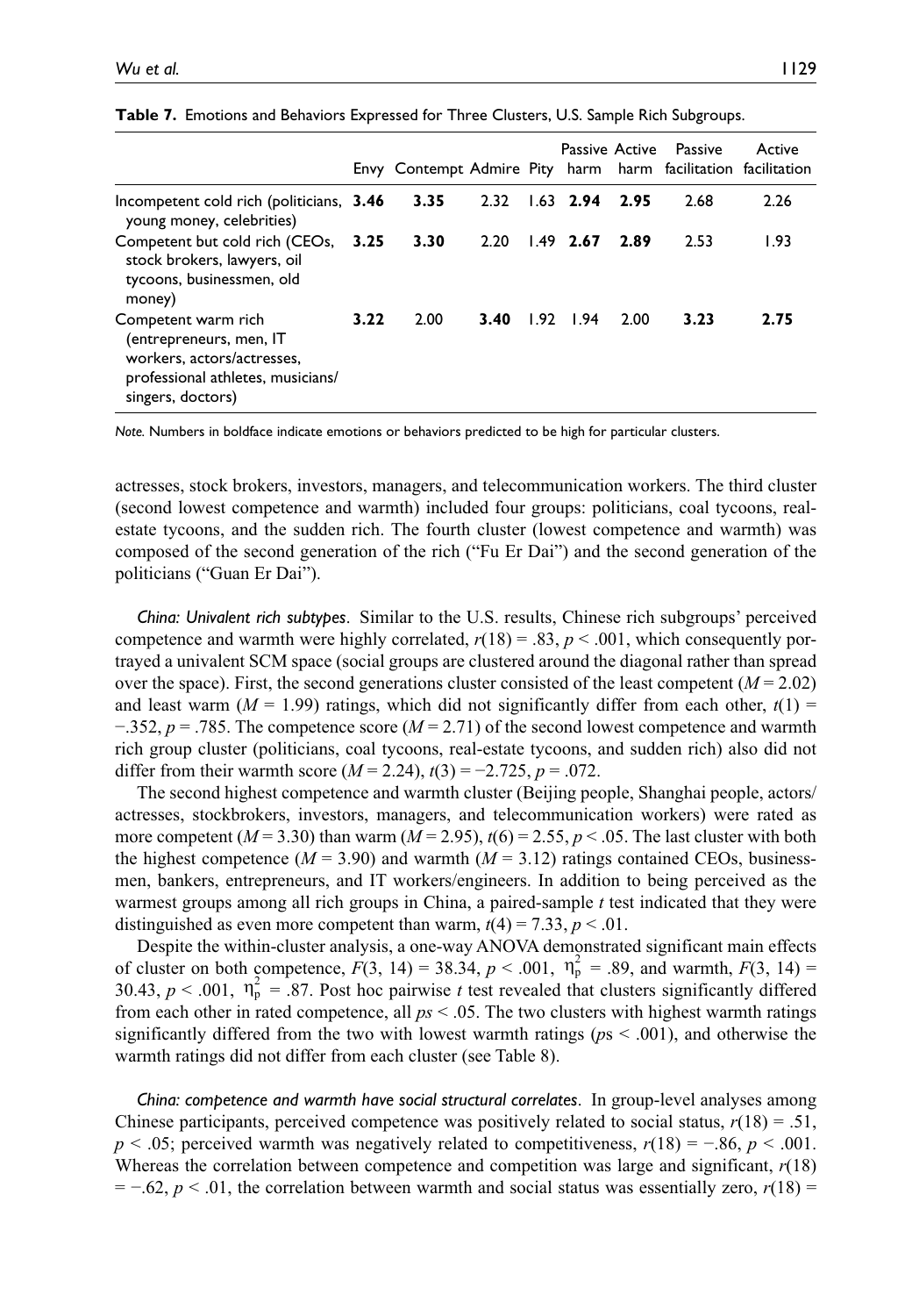

**Figure 3.** Four-cluster solution of Chinese rich subgroups on competence and warmth. *Note.* SCM = stereotype content model.

|         | Table 8. Competence and Warmth Means for Each Cluster, China Sample Rich Subgroups. |  |
|---------|-------------------------------------------------------------------------------------|--|
| Cluster | Competence                                                                          |  |

| Cluster                                                                                                             | Competence |     | Warmth |
|---------------------------------------------------------------------------------------------------------------------|------------|-----|--------|
| Second generations: GuanErDai, FuErDai                                                                              | 2.02       |     | l.99   |
| Politicians, coal tycoons, real-estate tycoons, sudden rich                                                         | 2.71       | $=$ | 2.24   |
| Actors/actresses, Shanghai people, Beijing people, managers, stock<br>brokers, investors, telecommunication workers | 3.30       |     | 2.95   |
| CEO <sub>s</sub> , businessmen, bankers, entrepreneurs, IT workers/engineers                                        | 3.90       |     | 312    |

*Note.* Within each row, > or < indicate means differ (*p* < .05). GuanErDai means second generations of government officials; FuErDai means second generations of the rich.

−0.0003, *ns*, consistent with SCM predictions. Individual-level analysis among Chinese participants showed a positive competence and social status correlation,  $r(1,278) = .40, p < .001$ , and a negative warmth and competitiveness correlation,  $r(1,278) = -.33$ ,  $p < .001$  (see Table 9).

*China: Contemptuous envy or admiring envy*. Chinese participants reported similarly low pity  $(M = 1.84, ns)$  and high envy  $(M = 3.47, ns)$  toward all clusters. However, Chinese participants expressed significantly different contempt and admiration emotions toward different clusters. In particular, within-cluster analysis demonstrated that participants strongly endorsed both envious  $(M=3.87)$  and contemptuous prejudice  $(M=3.55)$  toward the lowest competence and warmth rich groups (second generations of rich and of politicians),  $F(3, 3) = 63.35$ ,  $p = .08$ , and both envy (*M*  $= 3.70$ ) and contempt ( $M = 3.42$ ) to the next-to-lowest competence and warmth rich groups (politicians, coal tycoons, real-estate tycoons, and sudden rich),  $F(3, 9) = 97.96$ ,  $p < .001$ ,  $\eta_p^2 = .97$ .

On the other hand, Chinese participants reported both high admiration  $(M = 3.45)$  and envy (*M* = 3.37) toward the highest competence and warmth rich groups (CEOs, businessmen, bankers, entrepreneurs, and IT workers/engineers),  $F(3, 12) = 24.38$ ,  $p < .001$ ,  $\eta_p^2 = .86$ . As for the cluster in the next-to-highest competence and warmth (Beijing people, Shanghai people, actors/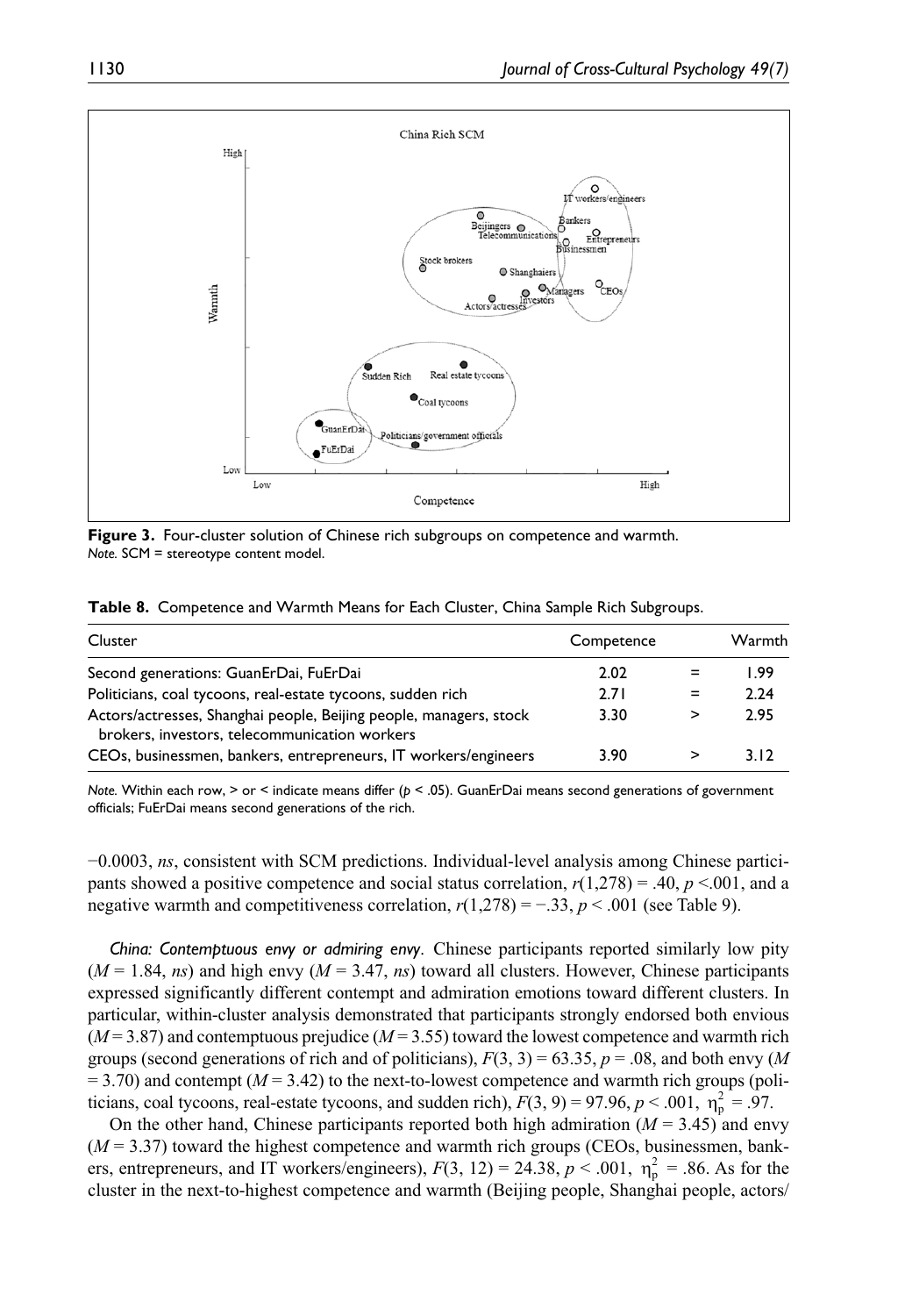|                 | Group level   |             | Individual level |             |  |
|-----------------|---------------|-------------|------------------|-------------|--|
|                 | <b>Status</b> | Competition | <b>Status</b>    | Competition |  |
| Competence      | *ا5.          | $-.62**$    | .40***           | $-24***$    |  |
| Warmth<br>.0002 |               | $-86**$     | $17***$          | $-33***$    |  |

**Table 9.** Social Structural Correlates, China Sample Rich Subgroups.

*Note.* Group level *df* = 18; individual level *df* = 1,278.

\**p* < .05. \*\**p* < .01. \*\*\**p* < .001.

actresses, stock brokers, investors, managers, and telecommunication workers), although not as high as the top cluster, this cluster also elicited high envy ( $M = 2.95$ ) and admiration ( $M = 2.82$ ),  $F(3, 8) = 15.80, p < .01, \eta_p^2 = .86.$ 

*China: Passive facilitation with all rich groups*. First, a between-cluster analysis on behavioral tendencies among Chinese participants revealed no significant difference in passive facilitation behaviors toward different clusters, *M* = 3.41, *ns*. All rich subgroups receive cooperation and association.

Other behavioral tendencies significantly differed between clusters. The two clusters high on envy and contempt were rated as lower on receiving active facilitation  $(M = 1.67)$  than the two clusters high on envy and admiration  $(M = 2.05)$ ,  $F(3, 14) = 31.27$ ,  $p < .001$ . Chinese participants reported higher tendency of active harm toward the envy–contempt clusters (*M* = 3.33) than the others  $(M = 2.11)$ ,  $F(3, 14) = 32.55$ ,  $p < .001$ —and higher passive harm  $(M = 3.46)$  than the other two clusters (*M* = 2.07), *F*(3, 14) = 53.69, *p* < .001.

Next, within-cluster analysis examined behavioral differences in each cluster, which were marginal perhaps due to a lack of power (limited number of subgroups within a cluster). The lowest competence and warmth rich groups (second generations of the rich and the politicians) elicited high active harm ( $M = 3.45$ ), passive harm ( $M = 3.60$ ), and passive facilitation (*M* = 3.29), but much less active facilitation (*M* = 1.62), *F*(3, 3) = 67.45, *p* = .08.

The next-to-lowest competence and warmth cluster (politicians, coal tycoons, real-estate tycoons, and sudden rich) also elicited high active harm (*M* = 3.21), passive harm (*M* = 3.32), and passive facilitation ( $M = 3.29$ ), but less active facilitation ( $M = 1.72$ ),  $F(3, 9) = 79.44$ ,  $p < .001$ .

The next-to-highest competence and warmth cluster (Beijing people, Shanghai people, actors/ actresses, stock brokers, investors, managers, and telecommunication workers) received high passive facilitation ( $M = 3.27$ ), but less active harm ( $M = 2.12$ ), passive harm ( $M = 2.15$ ), or passive facilitation ( $M = 2.42$ ),  $F(3, 18) = 37.98, p < .001$ .

The highest competence and warmth rich cluster (CEOs, businessmen, bankers, entrepreneurs, and IT workers/engineers) was rated higher on passive facilitation (*M* = 3.77), less active facilitation (*M* = 2.54), the least active (*M* = 1.97), or passive harm (*M* = 1.98),  $F(3, 12) = 61.49$ , *p* < .001 (see Table 10).

Finally, multiple regression analysis replicated relations between emotions and behavioral tendencies in the Chinese sample. Envy  $(β = .35, p < .001)$  and admiration  $(β = .46, p < .001)$ significantly predicted passive facilitation,  $R^2 = .85$ ,  $F(2, 15) = 43.74$ ,  $p < .001$ , while only contempt (β = .85,  $p < .001$ ) predicted active harm,  $R^2 = .85$ ,  $F(2, 15) = 149.99$ ,  $p < .001$ .

#### *Discussion*

Study 2 tests Hypotheses 2 and 3, comparing the stereotype content for perceptions of 17 rich subgroups in the United States and 18 rich subgroups in China. Across both cultures, warmth and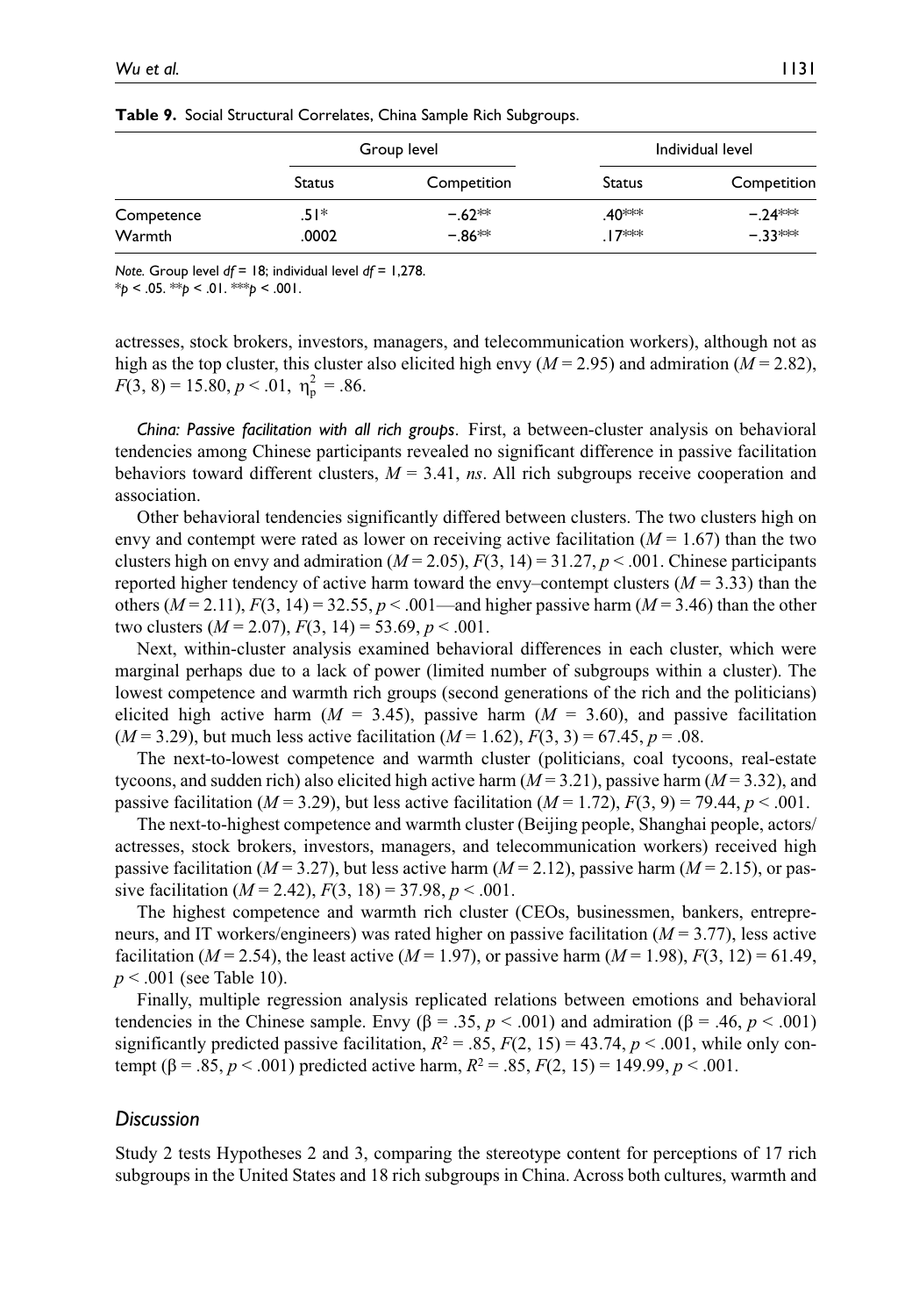|                                                                                                                                                                                        |      | Envy Contempt Admire Pity |             |      | Passive Active<br>harm | harm | Passive<br>facilitation facilitation | Active |
|----------------------------------------------------------------------------------------------------------------------------------------------------------------------------------------|------|---------------------------|-------------|------|------------------------|------|--------------------------------------|--------|
| The lowest competence<br>and warmth rich (second<br>generations: GuanErDai and<br>FuErDai)                                                                                             | 3.87 | 3.55                      | 1.94        | 1.75 | 3.59                   | 3.45 | 3.29                                 | 1.62   |
| The next-to-lowest competence 3.70<br>and warmth rich (politicians,<br>coal tycoons, real-estate<br>tycoons, sudden rich)                                                              |      | 3.42                      | 2.32        | 1.63 | 3.32                   | 3.21 | 3.29                                 | 1.72   |
| The next-to-highest competence 2.95<br>and warmth rich (actors/<br>actresses, Shanghai people,<br>Beijing people, managers,<br>stock brokers, investors,<br>telecommunication workers) |      | 2.08                      | $2.82$ 2.01 |      | 2.15                   | 2.12 | 3.27                                 | 2.42   |
| The highest competence<br>and warmth rich (CEOs,<br>businessmen, bankers,<br>entrepreneurs, IT workers/<br>engineers)                                                                  | 3.37 | 2.03                      | 3.45        | 1.97 | 1.98                   | 1.97 | 3.77                                 | 2.54   |

**Table 10.** Emotions and Behaviors Expressed for Four Clusters, China Sample Rich Subgroups.

*Note.* Numbers in boldface indicate emotions or behaviors predicted to be high for particular clusters.

competence differentiate rich subgroups. Supporting Hypothesis 2, the rich subgroups are all on average perceived as more competent than warm, even though the perceptions of each individual subgroup are distinctive.

Study 2 started with the question of the possible part–whole relationship between the subordinate groups and the superordinate group of the rich. That is, does the position of the overall rich group (high competence, low warmth) represent the average of all the rich subgroups—or do only some prototypic rich subgroups land in that quadrant? Evidently, the consistently higher competence than warmth perceptions of the rich subgroups would average to a high competence, low-warmth overall perception of the group as a whole. Such a pattern supports the speculation that the general stereotype evaluation of the rich is largely consistent with those of its subgroups.

Although in most of the clusters, competence is rated higher than warmth, stereotypic perceptions across rich subgroups show little ambivalence by an indicator at the between-subgroup level: Warmth and competence are highly correlated, and people seem to have an ordinal preference for different rich clusters and, therefore, see them as "good" rich and "bad" rich. Such a pattern manifests in both cultures and is especially obvious in the Chinese sample, where competence and warmth are so highly correlated that they form almost a 45-degree vector in the warmth–competence space.

Some cultural differences emerge with regard to perceptions of rich subgroups. Cluster analysis reveals a three-cluster solution spread across the competence and warmth space for the United States, while the same analysis reveals a four-cluster solution for the China sample. Comparatively, rich subgroups are more heterogeneous in China. Spatial distance on the SCM map can easily categorize the U.S. rich subgroups into a low-competence, low-warmth (LC-LW) cluster (e.g., the celebrities, young money, and politicians), an HC-LW cluster (e.g., CEOs, lawyers), and an HC-HW cluster (e.g., doctors, IT workers, and professional athletes), whereas an LC-HW does not exist.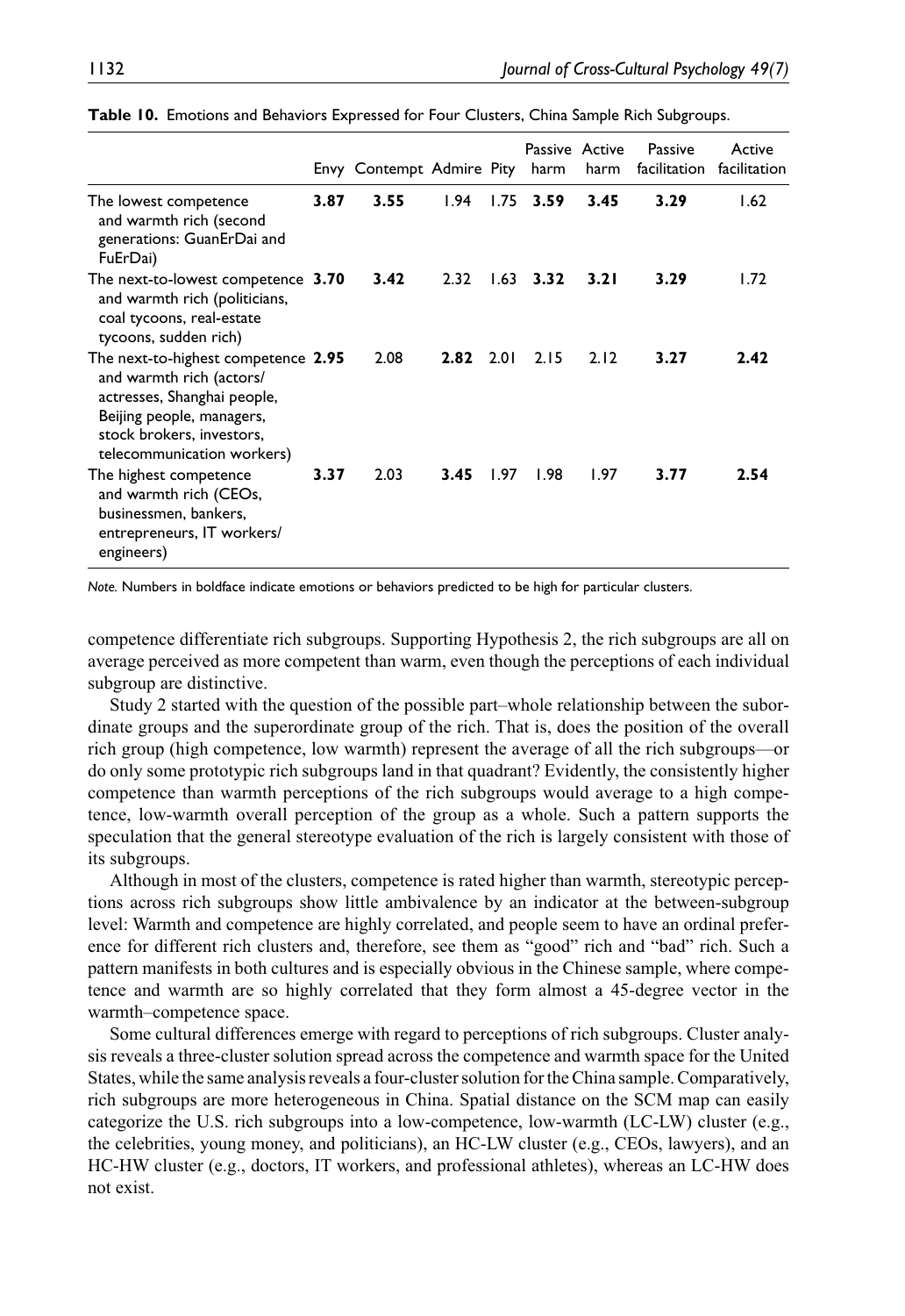

**Figure 4.** Rich versus middle-class competence-BIAT and warmth-BIAT. *Note.* BIAT = Brief Implicit Association Task; IAT = Implicit Association Test.

The Chinese rich subgroups map less easily into a  $2 \times 2$  warmth–competence space. As shown in Figure 3, the four clusters differentiate in perceived competence, but not warmth: The far-right cluster (e.g., engineers and entrepreneurs) is rated most positively, while the far-left cluster containing the second generations of the rich and the politicians is rated most negatively. Thus, ordinal preferences for various rich clusters can be sorted out based on their locations in the perceived warmth and competence dimensions.

In the China sample, competence was correlated with social status, while warmth was correlated with competitiveness, consistent with prior literature. Inconsistent with prior results, we did not find any correlation between competence and social status among rich subgroups in the United States, while both competence and warmth are negatively correlated with competition. Possibly, the U.S. sample has a ceiling effect, not enough variation in perceived social status among all the rich subgroups. Such results suggest that the correlation between competence and status would require more data sensitivity on a subgroup level. Since rich subgroups are generally in high status, whether they are competent or not may no longer be a good indicator for social status.

The emotional and behavioral tendencies toward rich subgroups show (Hypothesis 3), in both cultures, people are more likely to express envy and contempt toward less favorable rich subgroups, and envy and admiration toward more favorable rich subgroups. The reported feeling of pity was extremely low for all rich subgroups.

Across both societies, people's emotional tendencies are associated with their behavioral tendencies toward the rich. For envy–contempt rich subgroups, people are more likely to engage in passive and active harm, while for envy–admiration rich subgroups, people are more likely to engage in passive and active facilitation. A particular divergence appears in the China sample, where the Chinese participants reported passive facilitation (associating and cooperating) with all rich subgroups. Such a finding could suggest a utilitarian motive when people are dealing with rich individuals.

Given all these cultural similarities, we still lack an explanation for Chinese (but not American) violence against the rich and a purported "hatred against the rich" culture, which is grounded neither in overall cultural differences in stereotype content nor generally in subgroups. There are two possibilities. First, there were no real "hatred against the rich" sentiment spreading in mainland China—it was rather a product promoted by social media. Second, we were not able to capture it on the explicit level, as reporting social-class relations might be deemed sensitive in China. Thus, implicit measures such as IAT might be a better empirical measurement if the "hatred" were a sensitive topic, or it only functioned as an automated process on the unconscious level, reflecting a latent cultural value.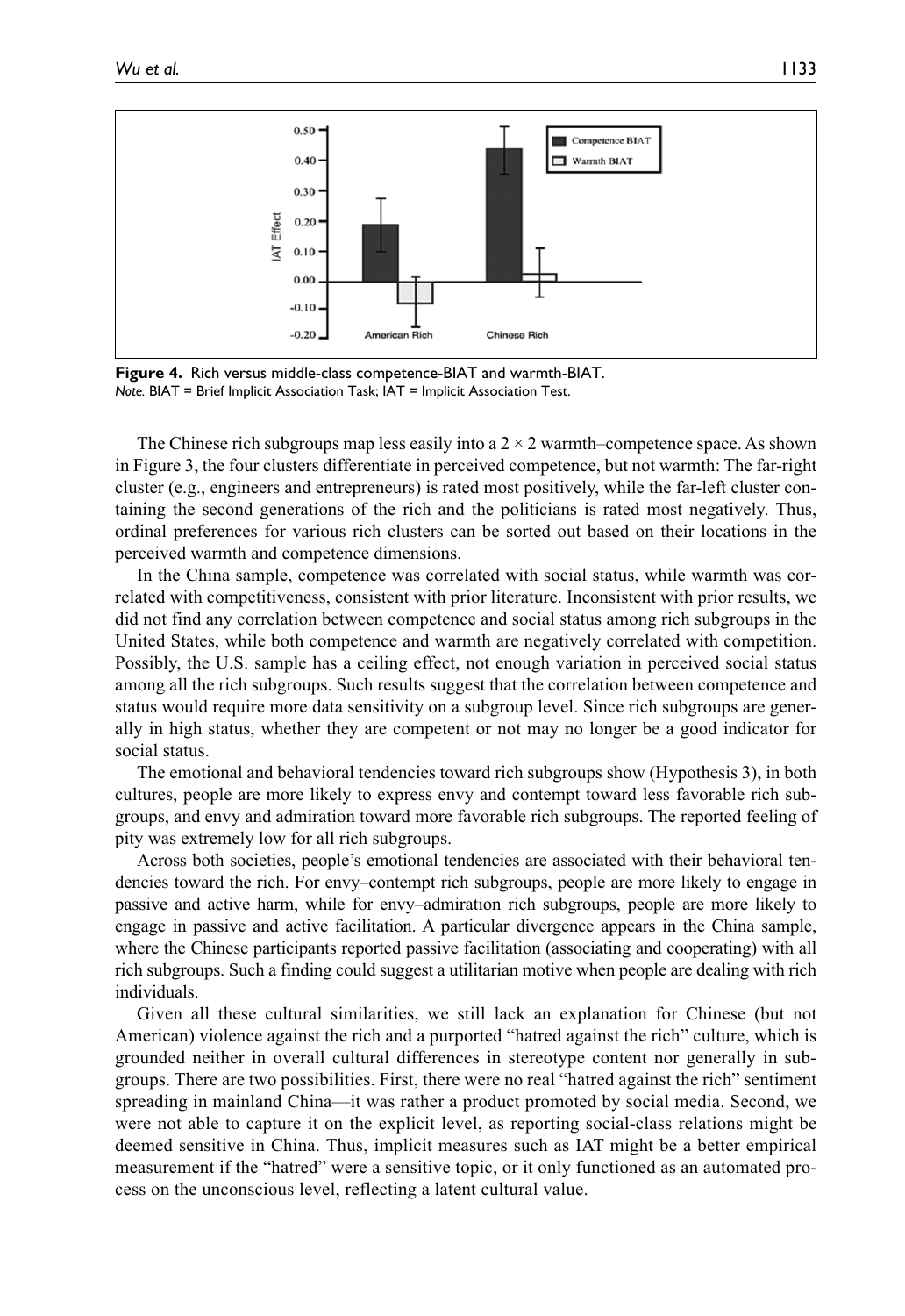# **Study 3: Implicit SCM in the United States and China**

Studies 1 and 2 focused on the explicit evaluations and stereotypes of the rich in general and specific rich subgroups. Study 3 moves beyond explicit evaluations and examines people's implicit stereotype evaluations toward the rich to test Hypotheses 4 and 5. Using implicit measures would reduce demand and enable us to test responses that might be somewhat sensitive (Greenwald et al., 2009). Especially in China, if expressing opinions on social-class perceptions would be related to possible ideological dissent, explicit evaluations might not faithfully represent people's perceptions of different social classes. Although literature suggested implicit positive attitudes toward the rich among Americans (Horwitz & Dovidio, 2015), we have little evidence on how Chinese implicitly perceive the rich. Therefore, in Study 3, we aim to further disentangle how people perceive the rich and whether there are cultural differences in implicit stereotypes and evaluations. To our knowledge, the present study is one of the first to investigate implicit stereotypes toward the upper-class social groups.

## *Method*

*Participants.* U.S. participants (*n* = 100) were recruited through MTurk, and Chinese participants (*n* = 125) were recruited through online crowdsourcing platforms, Zhubajie and WeChat. We removed incomplete ( $n_{US} = 0$ ,  $n_{China} = 5$ ) and attention check failure responses ( $n_{US} = 0$ ,  $n_{\text{China}} = 7$ ; Oppenheimer, Meyvis, & Davidenko, 2009), and participants who had abnormal reaction time patterns in the behavioral measures (more than 10% responses faster than 300 ms,  $n_{\text{US}} = 10$ ,  $n_{\text{China}} = 7$ ; Nosek, Bar-Anan, Sriram, Axt, & Greenwald, 2014). The final sample was composed of 90 U.S. participants (41% female,  $M_{\text{age}} = 35$  years,  $SD = 12$ ) and 106 Chinese participants (48% female,  $M_{\text{age}} = 30$  years,  $SD = 7$ ). Demographic information is summarized in Table 3.

*Materials and procedure.* Study 3 used Inquisit software for web-based studies (Inquisit 5.0.5.0). Participants, who consented to a study involving word-categorization and survey tasks first completed two sessions of Brief Implicit Association Task (BIAT) that measured implicit associations between social groups and competence and warmth dimensions, then answered a questionnaire for explicit measures on stereotypes and evaluations and standard demographic questions. All materials were translated (with back translations) into Mandarin Chinese for Chinese participants. Scripts in both languages can be found in the Online Appendix E.

*Implicit SCM*. Each participant completed two successive sessions of BIAT (Sriram & Greenwald, 2009)—competence-BIAT and warmth-BIAT (order counterbalanced). The competence-BIAT consisted of two combined blocks: *Rich (Middle Class)—competent (incompetent)*, which asked participants to sort synonyms representing rich and middle class, with regard to synonyms representing competence and incompetence. To clarify, we used *middle class* and synonyms in the United States, and *working class* and synonyms in China.8 Participants viewed words one at a time and were asked to respond as accurately as they could by pressing the "E" or "I" key on the keyboard. According to the architecture logic of BIAT (Sriram & Greenwald, 2009), if response times are faster when *rich* and *competent* are paired together than when *middle class* and *competent* are paired together, this indicates a stronger association between *rich* and *competent* than *middle class* and *competent*. Similarly, the warmth-BIAT comprised two combined blocks: *rich (middle class)–warm (cold)*, which assessed associations between social group categories and warm or cold attributes.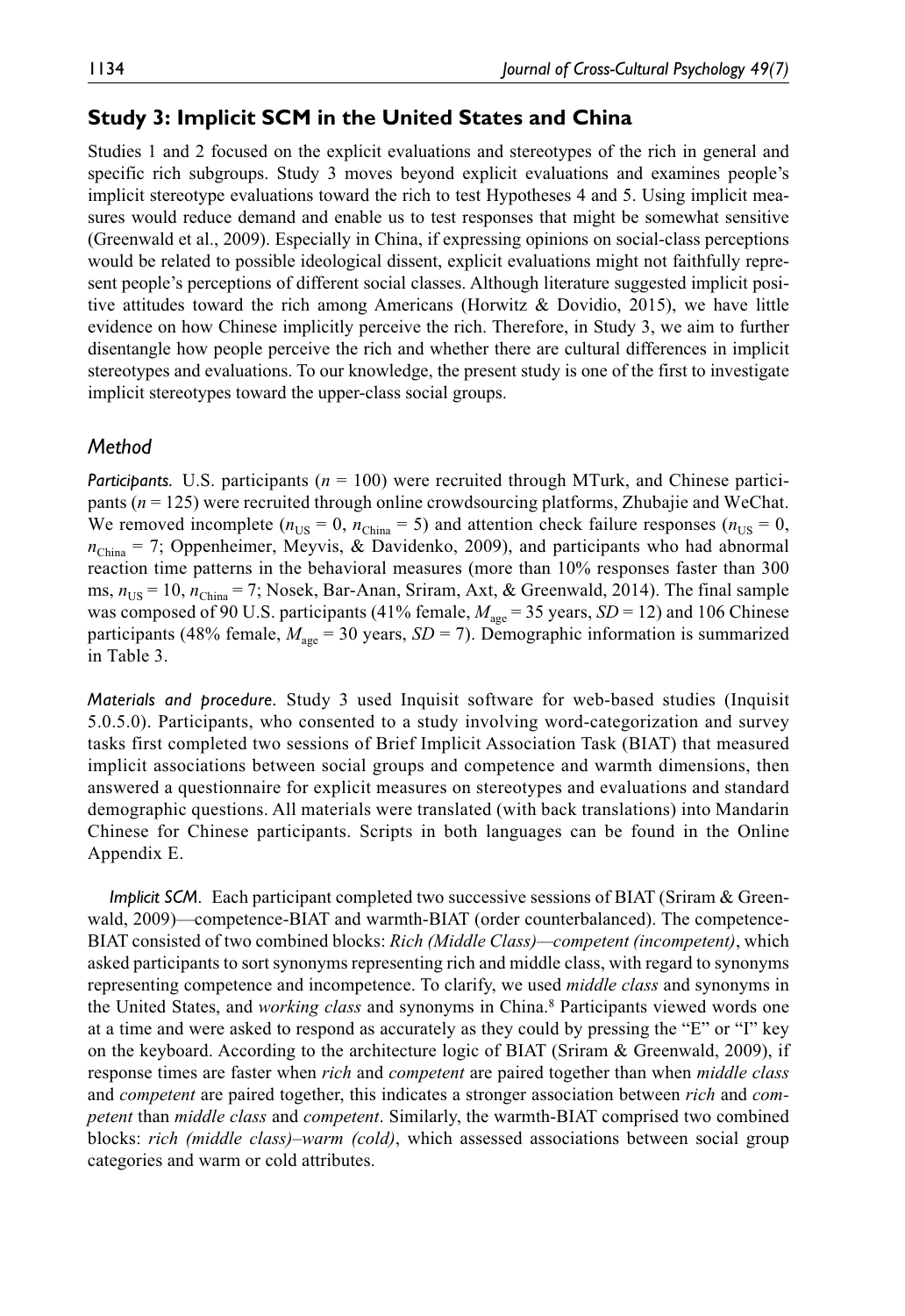*Explicit SCM*. Participants reported their perceived competence and warmth stereotypes of rich people and middle-class people with a 5-point Likert-type scale (1 = *not at all* to 5 = *extremely*). In the end, participants answered basic demographic questions.

#### *Results*

*Implicit SCM.* We conduct two types of analyses to test reaction time in the BIAT task. First, the recommended IAT scores assess faster or slower sorting of target social groups with characteristic attributes (Nosek et al., 2014). An IAT effect, or D score, has a possible range of −2 to +2. Break points for "slight" (.15), "moderate" (.35), and "strong" (.65) reflect conservative psychological norms for effect size (Greenwald, Nosek, & Banaji, 2003). Second, conventional reaction time latencies compare the differences between average latencies for association categories (Greenwald et al., 2003). Given that the conventional reaction time results were the same as those from recommended IAT effects, we focus on recommended IAT effects. All IAT effects (D scores) can be found in the Online Appendix F.

Participants in both the United States and China had faster pairing of *rich people* with *competence* than *middle class* with *competence*, which indicates implicit association between the rich and high competence, whereas participants showed no significant implicit association between either social group and *warmth*. Specifically, for the *rich–middle class* competence-BIAT, U.S. participants slightly associated the rich with high competence over the middle class, mean  $D = 0.18$ ,  $SD = 0.42$ , one-sample *t* test comparing to zero,  $t(89) = 4.15$ ,  $p < .001, 95\%$  confidence interval (CI) = [0.10, 0.27],  $d = 0.88$ . Likewise, Chinese participants showed a moderate to strong association of the rich with high competence over the middle class, mean D = 0.43, *SD* = 0.41, *t*(105) = 10.92, *p* < .001, 95% CI = [0.35, 0.51], *d*  $= 2.13$ . On the other hand, there was no association between either social group and the warmth dimension, U.S. participants' D =  $-0.09$ ,  $p = .058$ ; Chinese participants' D = 0.04, *p* = .381, both *ns* (Figure 4).

*Explicit SCM: the United States.* For the U.S. sample, an explicit score resembled the competence BIAT, comparing competence between the rich group and middle class. We first transformed individual explicit competence ratings of the rich  $(C_r)$  and middle class  $(C_m)$  into one variable: competence preference score,  $C_p = C_r - C_m$ ; positive scores indicate the rich group is more competent than the middle class, whereas negative scores suggest the middle class is more competent. Contrary to the implicit results, a one-sample *t* test demonstrated that explicit results suggested no significantly different competence preference between the rich and middle class among American participants,  $C_p = .07$  (*SD* = 1.16),  $t(89) = 0.59$ ,  $p = .56$ ...

Applying the same rationale, we then transformed the warmth preference score  $(W_p)$ ,  $W_p = W_r$ − *Wm*; positive scores indicate the rich group is warmer than the middle class, whereas negative scores mean the middle class is warmer. Opposite from implicit warmth results again, American participants rated the rich as significantly colder than the middle class, mean  $W_p = -1.63$  (*SD* = 1.01), *t*(89) = −15.25, *p* < .001, 95% CI = [−1.84, −1.42], *d* = 2.14.

*Explicit SCM: China.* In the mainland Chinese sample, congruent with the competence-BIAT results, participants rated the rich group as significantly more competent than the middle class, mean *Cp* = .81 (*SD* = 1.06), *t*(105) = 7.82, *p* < .001, 95% CI = [0.60, 1.01], *d* = 1.00. However, counter to the warmth-BIAT results, which showed nonsignificant relations between warmth and social groups, but consistent with the U.S. explicit result, Chinese participants rated the rich group as less warm than the middle class, mean  $W_p = -.61$ ,  $t(105) = -5.47$ ,  $p < .001$ , 95% CI = [−0.83, −0.39], *d* = 0.53 (Figure 5).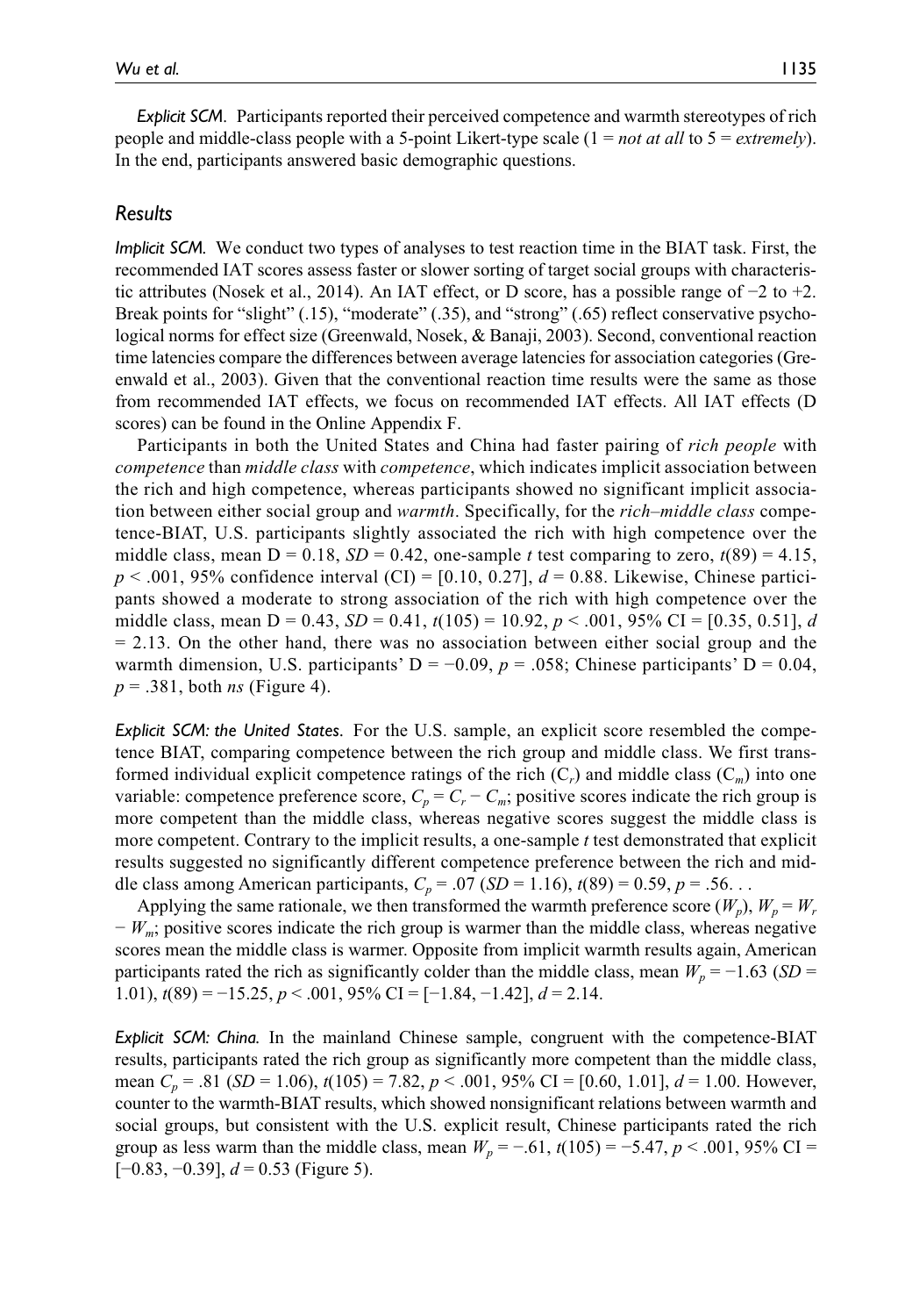

**Figure 5.** Explicit competence and warmth when comparing rich to middle class. *Note.* Scores indicate participants' competence/warmth preference: A positive score means favor more the rich, and a negative score means favor more the middle class.

|  | Table II. Implicit-Explicit Correlations. |  |
|--|-------------------------------------------|--|
|--|-------------------------------------------|--|

| <b>Rich BIAT</b>                                | Mean BIAT D (SD) | Implicit explicit correlation |
|-------------------------------------------------|------------------|-------------------------------|
| U.S. Rich-Middle class/competent-(incompetent)  | $.18(0.42)$ ***  | . 16                          |
| U.S. Rich-Middle class/warm-(cold)              | $-.09(0.45)$     | $.25*$                        |
| China Rich-Middle class/competent-(incompetent) | .43 $(0.41)$ *** | .05                           |
| China Rich-Middle class/warm-(cold)             | .03(0.41)        | $-.04$                        |

*Note.* BIAT = Brief Implicit Association Task.  $*_{p}$  < .05. \*\*\**p* < .001.

*Implicit–explicit relationship.* Except for a small correlation between the U.S. warmth-BIAT and the explicit warmth preference,  $r = .25$  ( $n = 90$ ,  $p < .05$ ), no other significant implicit–explicit correlation emerged (Table 11).

*Supplemental analysis.* First, IAT effects showed no age differences, but we observed a gender difference in the United States. One-way ANOVA indicated a significant effect of gender on levels of implicit warmth stereotypes in the United States,  $F(1, 88) = 4.35$ ,  $p = .04$ ,  $\eta_p^2 = .05$ , where men ( $M = -0.01$ ) associated more warmth with rich group than did women ( $M = -0.21$ ). No other gender effect was found. In addition, there were no significant correlations between education level and implicit/explicit stereotypes in either the U.S. or Chinese sample.<sup>9</sup> Finally, a linear regression model entered participants' subjective social status, as measured by their standing on a social ladder, to predict their implicit and explicit evaluations of *rich* or *middle class* groups. For U.S. participants, subjective social status significantly predicted explicit warmth toward rich people,  $b = -0.45$ ,  $t(88) = -2.07$ ,  $p = 0.04$ . In other words, for U.S. participants, people in higher social ladder positions tend to evaluate rich people as warmer. No other significant relationships were found.

# *Discussion*

Study 3 demonstrates that reported societal stereotype content of the rich does not necessarily match people's own implicit and explicit evaluations. Hypothesis 4 was supported, assuming people prefer social groups with higher competence and warmth, while Hypothesis 5, which posited both implicit and explicit negative evaluations for the Chinese, was not supported. Using *middle class*, which is an unambivalently positive social group (high competence, high warmth), as a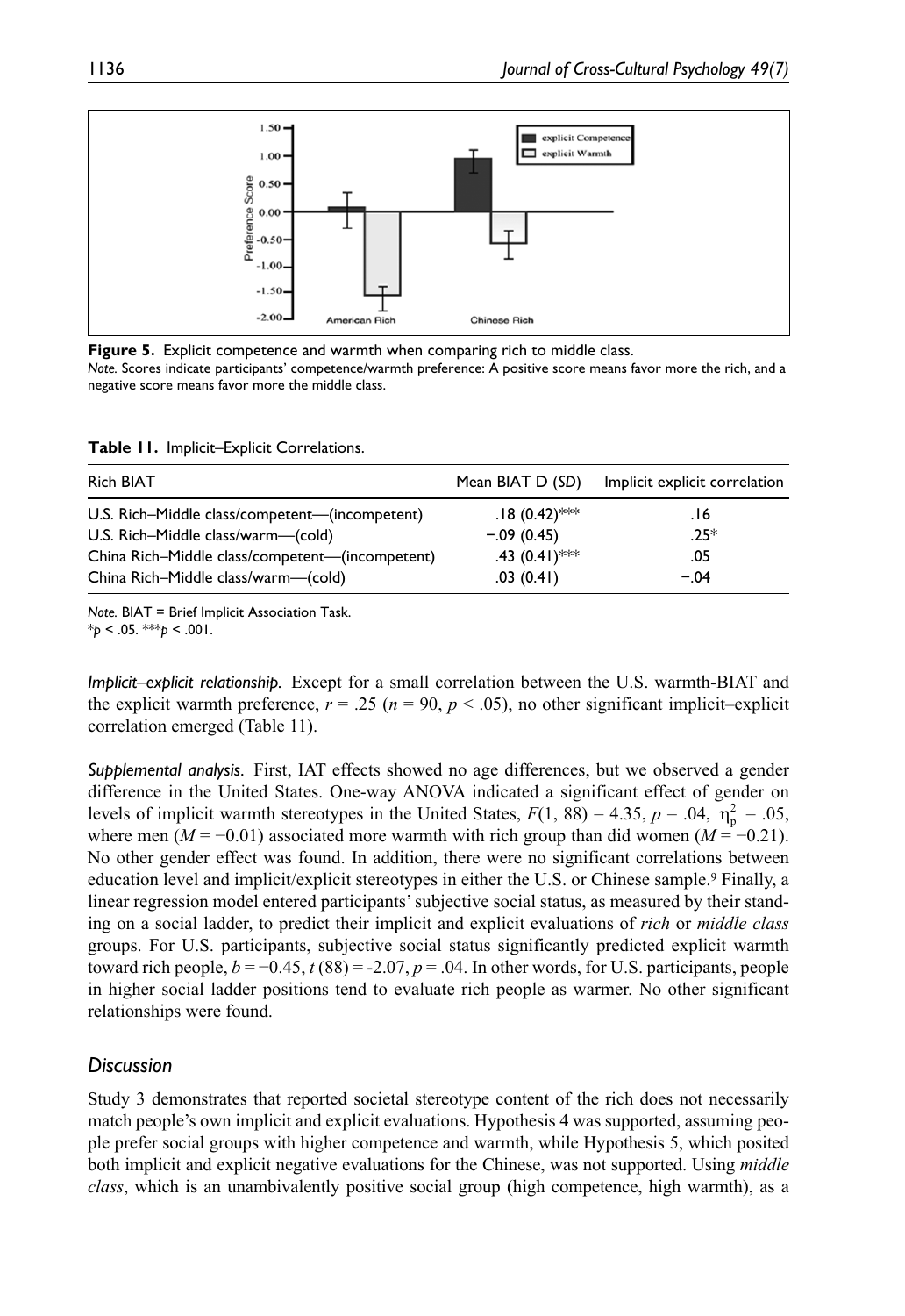comparison group in the BIAT, rich social groups are implicitly associated with higher competence than the middle-class social groups, while there is no difference in implicit perception of warmth between different upper-class and middle-class social groups. Comparing with low ratings on both dimensions or low on one dimension while neutral on the other, high ratings on both dimension or at least high on one dimension while neutral on the other can be classified as more positive than negative. The implicit associations of higher competence and NOT less warmth (high ratings on one and neutral on the other) with the rich are observed in both America and China, though the implicit perception of high competence is especially pronounced for the Chinese sample. So implicit competence associations fit SCM patterns, but implicit warmth does not.

In contrast to the implicit perceptions, people's own explicit evaluations of the upper and middle class match the SCM societal stereotypes, where rich people are perceived as competent but cold. Indeed, comparing the rich with the middle class in the United States, people in general prefer the middle class, so that the rich are rated as significantly less warm but in an exception, not more competent. Preliminary evidence suggests a demographic difference in implicit and explicit evaluations of the rich and middle class. For example, men in both societies evaluated the rich as warmer than women did.

## **General Discussion**

Although wealth and financial resources are operationally continuous dimensions, "the rich" repeatedly emerge as a distinct social category and elicit consistent stereotype content across two societies' online samples. Although prior research has focused on the poor and the lower socioeconomic class, the current research shifts its lens to investigate societies' stereotypes and evaluations of the rich, upper socioeconomic class. Perceptions of the rich, or broadly those in possession of resources, would lead to implications for the legitimacy of the societal institutions, from a perspective of procedural justice (Tyler, 2006). Study 1 mapped the stereotype content for various social groups in mainland China to replicate and complement SCM across other nations.

Study 2 was the first to explore the most salient rich subgroups, examining variances in the culturally relevant subgroups underlying the overall category. Study 2 also examined the part– whole puzzle for the wealthy in the United States, with comparison to China. Unlike a few other existing subgroup analyses (Clausell  $\&$  Fiske, 2005), societal perception of the rich subgroups reproduced the competence > warmth pattern of the overall category. And the SCM space comprising subgroup was relatively univalent—Competence and warmth were highly correlated on the group level, showing an ordinal ranking of "good" and "bad" rich. The lowest Chinese rich subgroups were second generation, not found in U.S. samples.

To search farther for cultural contrasts, Study 3 examined people's implicit and explicit stereotype evaluations of the rich and middle class. In both countries, people implicitly associated more positive attributes to the rich compared with the middle class, whereas their explicit perceptions toward the rich were mostly negative (the United States) or ambivalent (China).

The Chinese–U.S. differences in perceptions of the rich were nuanced, the two societies with seemingly different cultural dynamics. The rich in general are perceived as competent and cold in China, as in the United States, but eliciting the emotions of envy–contempt or envy–admiration depending on the specific subgroups that are salient, with results similar to the United States. For example, relative to other rich subgroups, politicians are seen as both incompetent and cold, and likely to elicit envy–contempt and both passive and active harm (both neglect and attack). In contrast, entrepreneurs and engineers are seen as relatively competent and warm, and likely to elicit envy–admiration, and both passive and active facilitation (both association and help). Providing a basis for envy, the explicit evaluations of the rich along the core dimensions of warmth are also similar—Compared with the middle class, both American and Chinese participants attributed low warmth to the rich.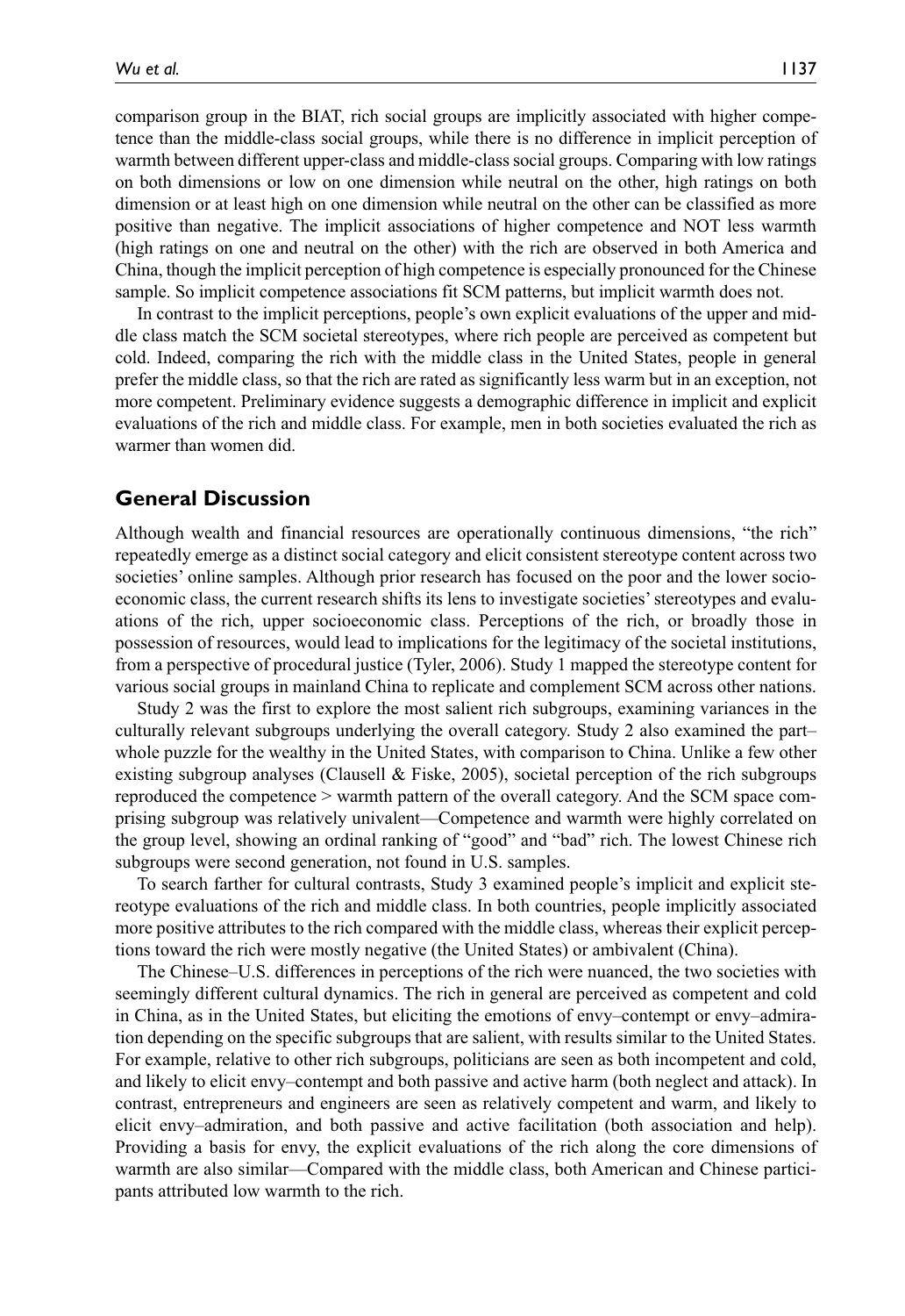So a purported Chinese hatred toward the rich appeared in neither comparing the rich with other societal groups, nor identifying unique rich subgroups (except for Chinese second-generation rich), nor examining implicit and explicit evaluations. Several possibilities emerge for future work.

#### *Limitations and Future Directions*

Future work could compare other classes with the rich. In contrast with many prior studies, where the rich or high SES group are compared with the poor or low SES group, our studies contrasted the rich with the middle class. There are several advantages to this method. As the poor are usually attributed with unambivalently negative stereotypes (low-C, low-W), pro-rich evaluations would be less diagnostic, as to whether the difference was driven by the preference for the rich or the negative evaluation for the poor. The middle class is usually attributed unambivalently positive stereotypes (high-C, high-W), whereas in our studies, the middle class is implicitly perceived as significantly less competent but no warmer than the rich in both nations. In other words, the rich gained higher summed implicit evaluation in warmth and competence than the middle class, which is inconsistent with people's explicit evaluations. Despite our participants being mostly middle-class Americans (6.6 out of 10 in social ladder) or Chinese (5.5 out of 10 in the social ladder), and as societal in-groups that tend to have nonmixed positive stereotypes (Fiske et al., 2002), our middle-class participants still implicitly viewed the rich more positively than their in-group middle class. Whether low-income participant groups would show more cultural differences remains an open question.

Interpretation of our implicit data remains to be supplemented and developed. So far, stereotype content researchers have relied on explicit measures of stereotypes. Few attempts have systematically studied ambivalent stereotype content with implicit measures (Carlsson & Björklund, 2010). Implicit and explicit evaluations may not correlate, so they provide distinct evidence and, thus, complement the understanding of explicit stereotypes and evaluations. Implicit evaluations are known to be less susceptible to social desirability bias (Fazio  $\&$  Olson, 2003) and tackle issues that people cannot accurately identify with introspection and, thus, cannot express explicitly even if they are motivated to do so (Greenwald & Banaji, 1995), which particularly addresses the concern of social-class perceptions being a potentially sensitive topic and perceptible to demand in China. Moreover, implicit stereotypes of social groups, commonly measured with IAT, predict relevant behavior (Greenwald et al., 2009). However, same as all measurements, IAT is not impeccable. Challenges such as how strongly IAT scores correlate with real-world behavior (Greenwald, Banaji, & Nosek, 2015; Greenwald et al., 2009; Oswald, Mitchell, Blanton, Jaccard, & Tetlock, 2013) remain. The little-to-no correlation between people's explicit and implicit rich evaluations (except for the U.S. warmth measures) not only supports prior research on implicit attitudes (Horwitz & Dovidio, 2015) but is also consistent with the argument that, although people may implicitly stereotype certain groups as altogether positive or negative, they explicitly state a more balanced view that includes both positive and negative evaluations and, thus, ambivalent stereotypes. The usage of implicit measures helps illuminate mixed stereotypes and those that might be influenced by social desirability and egalitarian concerns. More work remains to make these linkages.

These data do not explain why the implicit associations of the rich are positive. However, because the echo of American Dream and the ideology of upward mobility are strong in the United States, both children and adults might routinely get messages that idealize the upper class (Kendall, 2011), and implicit attitudes are theorized to reflect on such cultural values, even when they are not explicitly endorsed (Arkes & Tetlock, 2004). Thus, it is possible that even though people's explicit evaluations reveal the rich as less warm and no more competent than the middle class, the rich are still implicitly seen as more competent and no less warm in a more idealized image.

Moreover, the results in China are inconsistent with the "hatred of the rich" culture developed in contemporary China. It is possible that our sample of participants was not representative of the large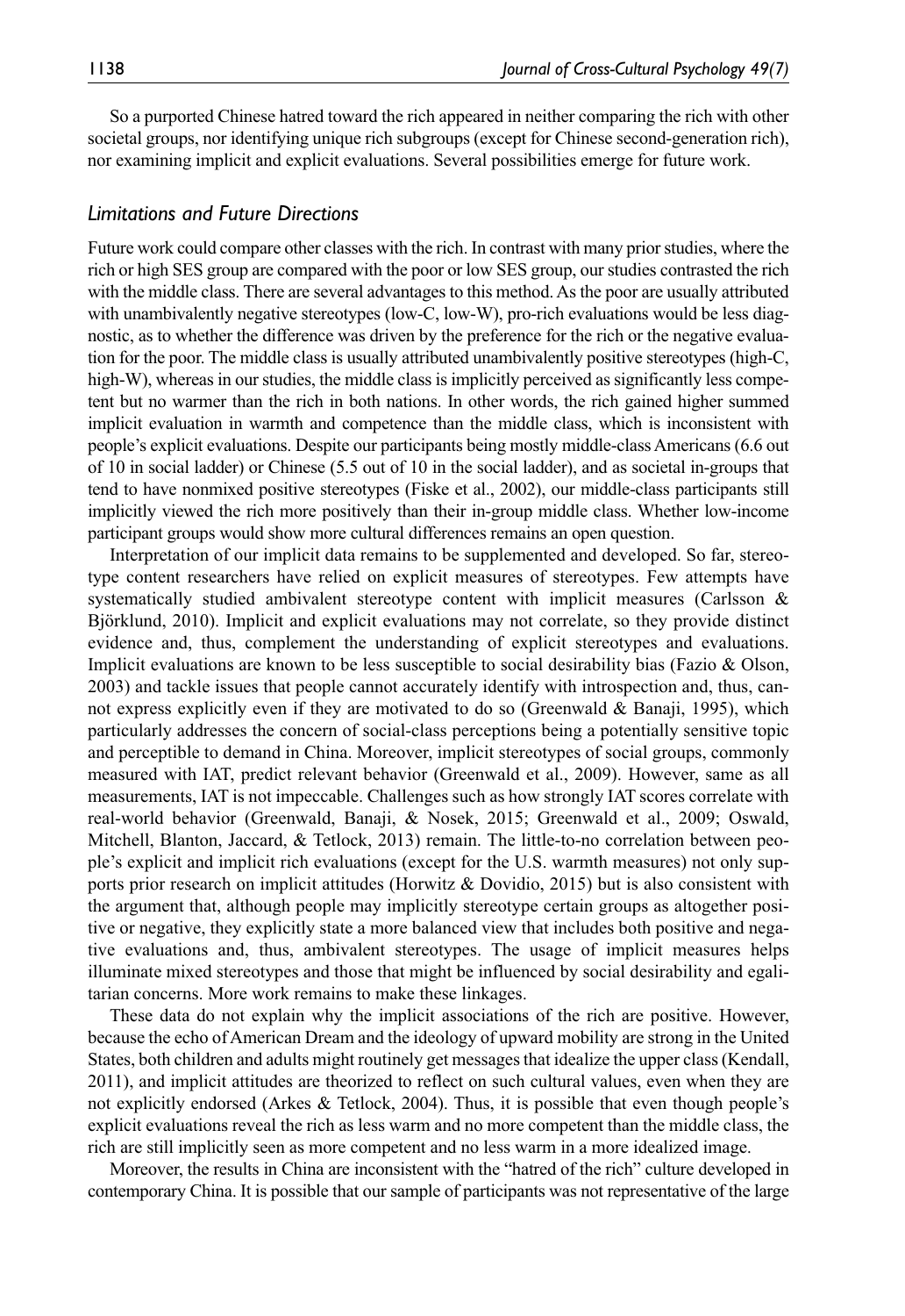Chinese society, and a different and more representative sample might reveal a different pattern. As an alternative, the strong sentiment against the rich might be exaggerated by the social media, while in reality, such "hatred of the rich" culture did not fully exist or was only applicable to a limited subgroup of the rich. Thus, further research should aim to replicate the studies with a broader and more representative sample in China. In addition, it would be beneficial to conduct a more thorough investigation of implicit and explicit wealth evaluations using a wider range of measures such as directly probing the valence to offer additional insight into this new area of research.

The current research also tackles the part–whole puzzle of the rich people and found considerable distinctions between different wealth groups. Different rich subgroups have distinct representations and elicit unique evaluations. Such differences might be based on various characteristics of rich subgroups, such as how people acquire their wealth (entrepreneur vs. inheritance vs. winning a lottery). Depending on how the wealth attitudes form, rich subgroups may elicit distinct implicit and explicit evaluations. Perhaps the "hatred against the rich" phenomenon as described earlier was attributed to only one type of the rich people (e.g., second generation). Further research can explore the implicit and explicit evaluations of various subgroups and tackle the dynamics of social-class perceptions.

Additional considerations should be given to the predictive power of rich evaluations for behavior toward people from different social-class groups. The current research found apparent cultural differences in the predictive power of explicit stereotype evaluation on rich subgroups. American participants were more likely to engage in passive (neglecting) and active harm (harassing) toward rich subgroups that elicited the feeling of envy–contempt, while they only engage in passive (associating and cooperation) and active facilitation (helping) with rich subgroups that elicited the feeling of envy–admiration. However, while Chinese participants also engage in harm with the envy–contempt rich subgroups and active facilitation with envy–admiration groups, they were likely to engage in associating and cooperation with all rich subgroups regardless of types. The emphasis on passive facilitation toward all rich groups might be attributable to either a utilitarian motive (associate and cooperate as strategic behaviors to achieve material or social status gain) or a harmony motive (associate and cooperate to maintain social harmony). Both motives can be related to cultural elements in China: the importance of maintaining social harmony as implied by the interdependent culture and *the Middle Way*, and the philosophy of pragmatism as implied by modern Chinese international orientations and market economy (Markus & Kitayama, 1991; Yu-lan & Bodde, 1949). Such motives might serve as potential mediators for the behavioral tendencies expressed toward the rich and other social groups.

#### *Implications*

The current research has several implications for general SCM theorizing. We demonstrate that first, warmth and competence dimensions are effective on a subgroup level: SCM captures large variations in stereotype perceptions of subgroups within a superordinate social group. Second, social status is less diagnostic of competence on a subgroup level, at least for the rich: Rich subgroups are generally high in social status, so the range restriction in social status makes it not a good indicator of their competence. Third, we found mixed emotions (envy–admiration and envy–contempt) toward rich subgroups, extending beyond previous research where a particular emotion would associate with a particular stereotype content for a social group. Future work should address the possibilities. Finally, past subgroup analyses (gay men: Clausell & Fiske, 2005; gender: Eckes, 2002; immigrants: Lee & Fiske, 2006; native Americans: Burkley et al., 2017) showed that subgroups spread across the SCM space, similar to maps of the general groups with both univalent and ambivalent quadrants. But sometimes—for rich people— that is not the case. These data add another piece to solving the ongoing puzzle of subgroup/general group relationships.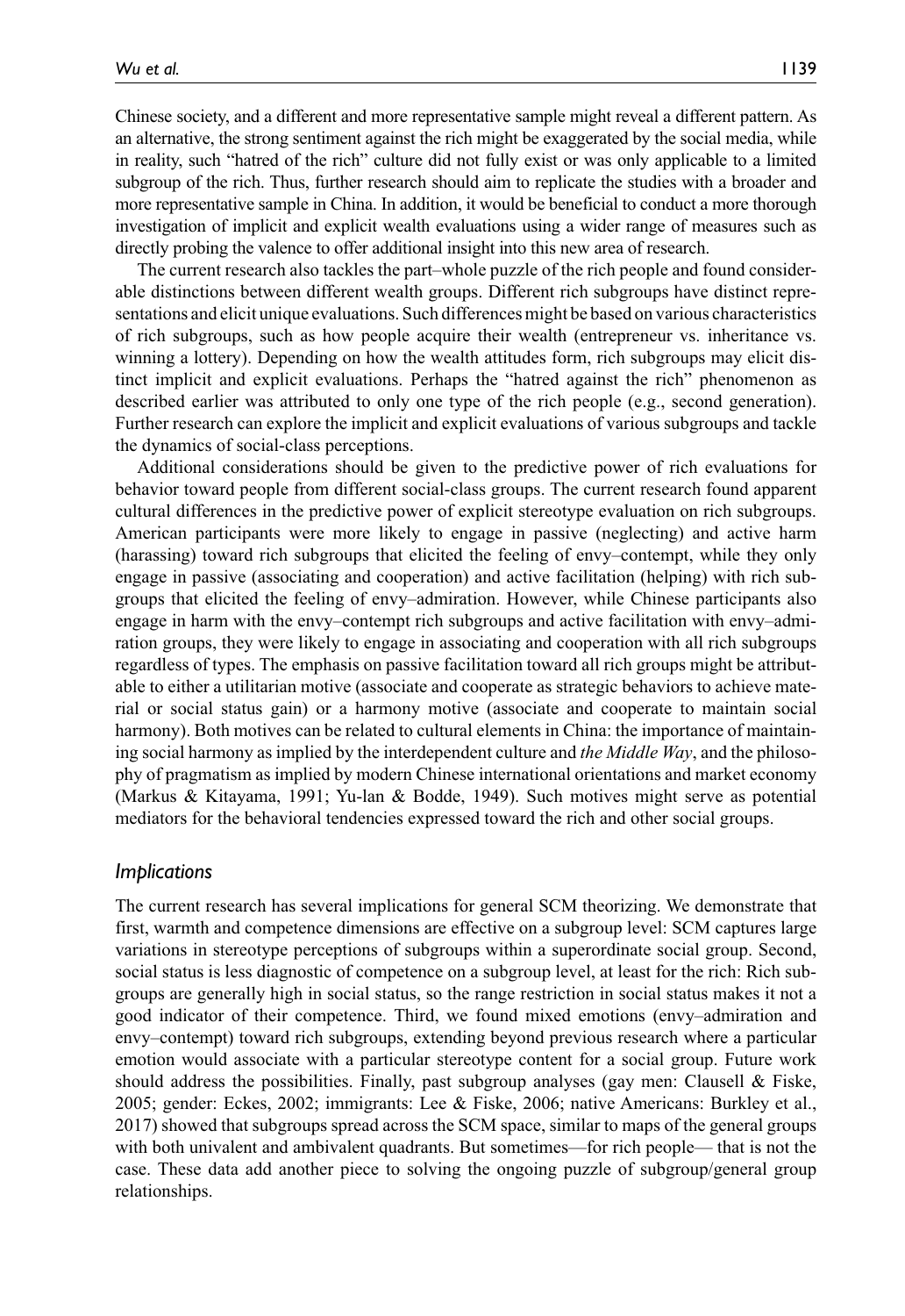The research results have broader implications for the psychology of social class and inequality. Although social classes exist in virtually all societies, class differences tend to go unnoticed when a society is relatively egalitarian and virtually every citizen has the resources to live with dignity. The reality of social classes and their consequences intensely emerge only under increasing inequality (Moya & Fiske, 2017). Despite the cultural differences between China and America, they have one stark similarity—High levels of income inequality intensified following the Great Recession. In highly unequal societies such as contemporary China and America, class differences are more visible and discussed, resulting in more complex socio-group perceptions than in more equal societies (Durante et al., 2013). This explains the nuanced image the present research paints about people's perceptions of the rich and their subgroups. We found large inconsistences in people's own implicit and explicit perceptions of the general rich people, and distinct emotions and behavioral tendencies toward the subgroups that compose the overall group. Such results implicate a nuanced view of the intergroup relations between social classes, considering most of our sample came from a middle-class or working-class background.

We know relatively little about the social psychology of social class and much less about the relations between social-class groups under inequality (Moya & Fiske, 2017). Stereotype perceptions toward social class shapes and is shaped by gateway institutions that control mobility. Individual-level perceptions, group-level stereotypes, and institutional-level cultures and ideologies reinforce each other and sustain social-class divide. Understanding ordinary people's perception of the rich and upper class may shed light on their motivation to achieve upward mobility and eventually climb up the social ladder. Deepening the analysis is a first step in designing measures and interventions to tackle inequality.

# **Conclusion**

The current studies provide a novel set of evidence that adds to the literature on SCM and social class more generally. By learning people's stereotypes and evaluations of the groups that are positioned high on the social ladder, we extend the understanding of the societal dynamics and intergroup relations between people from different layers of the social hierarchy in the aim to promote social equality. Understanding the perceptions, targeted emotions, and behavioral tendencies toward the rich group across cultures can help illuminate the intergroup relations and psychological processes that underlie wealth inequality in modern societies.

## **Authors' Note**

The study protocol was approved by Princeton's Institutional Review Board. Datasets from the current research are posted at Open Science Framework [\(https://osf.io/z7n24/](https://osf.io/z7n24/)). Study materials and additional analyses can be found in the online appendices. In this article, the use of "the rich" or "the poor" only serves rhetorical purposes for describing stereotypes and does not mean to dehumanize various social groups.

#### **Declaration of Conflicting Interests**

The author(s) declared no potential conflicts of interest with respect to the research, authorship, and/or publication of this article.

#### **Funding**

The author(s) received no financial support for the research, authorship, and/or publication of this article.

#### **Notes**

- 1. This is a direct English translation from "*chou fu xin li*" (仇富心理) in Chinese.
- 2. Mainland China was not in the sample.
- 3. This sample's depictions of rich people correspond to the data presented here.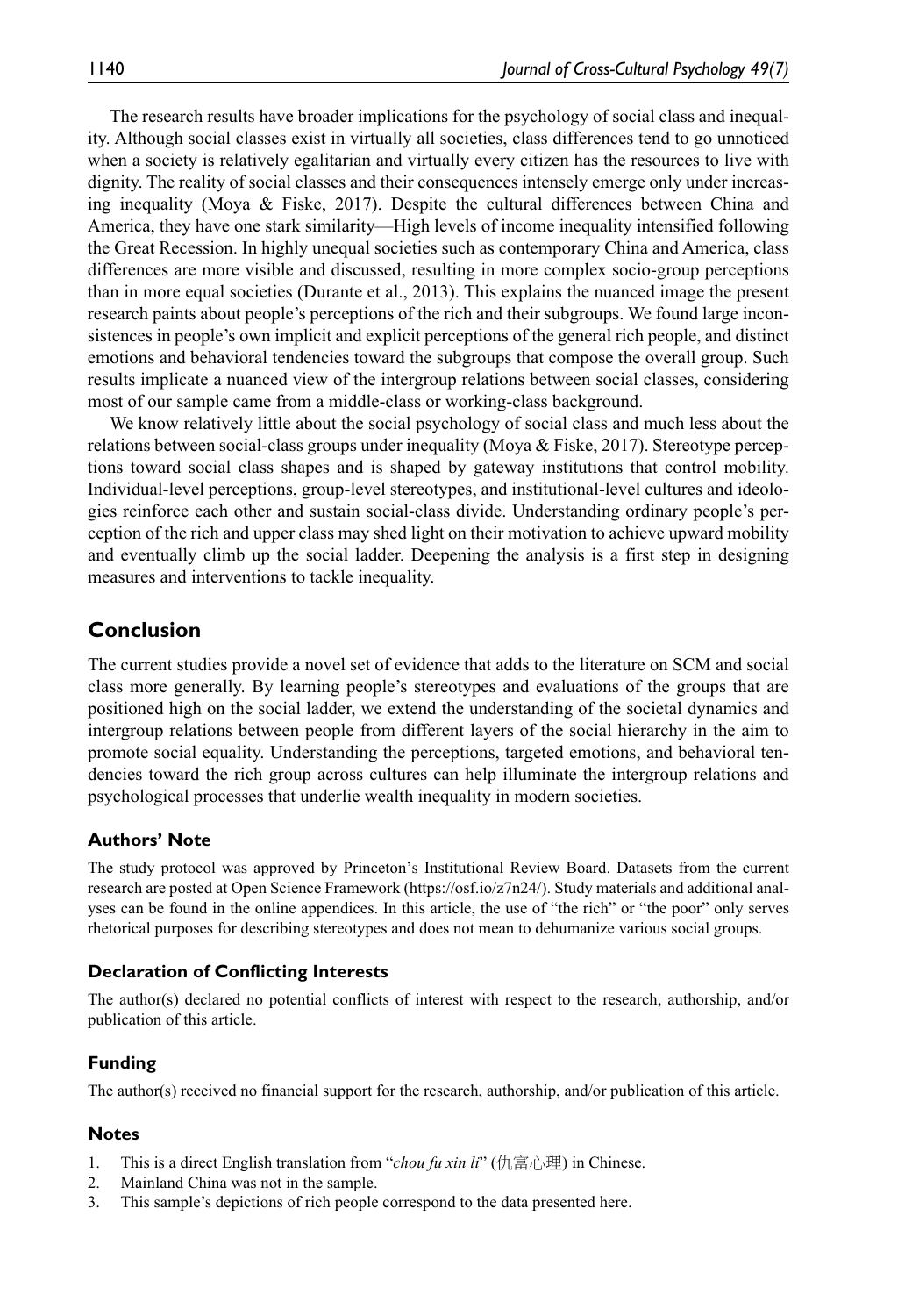- 4. We conducted the same cluster analysis with all responses  $(N = 262)$  including those who failed attention check. Results did not differ, see Online Appendix D.
- 5. We acknowledge that this item might fail to catch slightly liberal participants who were not paying attention.
- 6. All groups received low active harm, ranging from 1.94 (children) to 3.01 (unemployed). Pairwise tests revealed no significant difference between groups.
- 7. Zhubajie is a crowdsourcing platform that runs through public bidding: Participants complete posted tasks and bid on the platform, while researchers select the bids that meet the expected quality and close the bids when enough participants are recruited. The number of participants depends on the popularity of the bid and the bid open time. Therefore, the researchers do not have direct control over the specific number of responses that will count toward their data collection.
- 8. Brief Implicit Association Task (BIAT) test stimuli in the United States: middle class, ordinary people, plain folks, regular people; stimuli in mainland China (translation): working class (*gong xin jie ji*), people with average income (*zhong deng shou ru ren qun*), ordinary people (*ping min*), plain folks (*lao bai xing*). Refer to the Online Appendix E.
- 9. However, when education was treated as a categorical variable rather than continuous variable in data analysis, the U.S. sample showed a significant effect of education level on explicit warmth stereotypes toward the middle class,  $F(2, 87) = 3.23$ ,  $p = .044$ . Post hoc tests revealed that people with degrees higher than a bachelor's  $(M = 4.23)$  explicitly rated middle-class members as warmer compared with people with bachelor's degrees ( $M = 3.73$ ),  $p = .035$ . On the other hand, the China sample showed an opposite significant effect of education on explicit warmth stereotypes toward the rich,  $F(2, 103) = 4.17$ ,  $p = .018$ . Post hoc tests revealed that people with degrees lower than bachelor's  $(M = 3.13)$  explicitly rated rich group members as warmer compared with people with bachelor's degrees  $(M = 2.60)$ ,  $p = .014$ .

#### **References**

- Abele, A. E., & Wojciszke, B. (2007). Agency and communion from the perspective of self versus others. *Journal of Personality and Social Psychology*, *93*, 751-763.
- Adler, N. E., Epel, E. S., Castellazzo, G., & Ickovics, J. R. (2000). Relationship of subjective and objective social status with psychological and physiological functioning: Preliminary data in healthy, white women. *Health Psychology*, *19*, 586-592.
- American Psychological Association, Task Force on Socioeconomic Status. (2007). *Report of the APA task force on socioeconomic status*. Washington, DC: American Psychological Association.
- Arkes, H. R., & Tetlock, P. E. (2004). Attributions of implicit prejudice, or "Would Jesse Jackson 'fail' the Implicit Association Test?" *Psychological Inquiry*, *15*, 257-278.
- Bakan, D. (1966). *The duality of human existence: An essay on psychology and religion*. Chicago, IL: Rand McNally.
- Bian, Y. (2002). Chinese social stratification and social mobility. *Annual Review of Sociology*, *28*, 91-116.
- Burkley, E., Durante, F., Fiske, S. T., Burkley, M., & Andrade, A. (2017). Structure and content of Native American stereotypic subgroups: Not just (ig)noble. *Cultural Diversity & Ethnic Minority Psychology*, *23*, 209-219.
- Carlsson, R., & Björklund, F. (2010). Implicit stereotype content: Mixed stereotypes can be measured with the Implicit Association Test. *Social Psychology*, *41*, 213-222.
- Chen, Z., & Fiske, S. (2008 ). Stereotype content model in China. Unpublished raw data.
- Clausell, E., & Fiske, S. T. (2005). When do subgroup parts add up to the stereotypic whole? Mixed stereotype content for gay male subgroups explains overall ratings. *Social Cognition*, *23*, 161-181.
- Cuddy, A. J. C., & Fiske, S. T. (2002). Doddering but dear: Process, content, and function in stereotyping of older persons. In T. D. Nelson (Ed.), *Ageism: Stereotyping and prejudice against older persons* (pp. 3-26). Cambridge, MA, US: The MIT Press.
- Cuddy, A. J. C., Fiske, S. T., & Glick, P. (2004). When professionals become mothers, Warmth doesn't cut the ice. *Journal of Social Issues*, *60*, 701-718.
- Cuddy, A. J. C., Fiske, S. T., & Glick, P. (2007). The BIAS map: Behaviors from intergroup affect and stereotypes. *Journal of Personality and Social Psychology*, *92*, 631-648.
- Cuddy, A. J. C., Fiske, S. T., & Glick, P. (2008). Warmth and competence as universal dimensions of social perception: The stereotype content model and the BIAS map. *Advances in Experimental Social Psychology*, *40*, 61-149.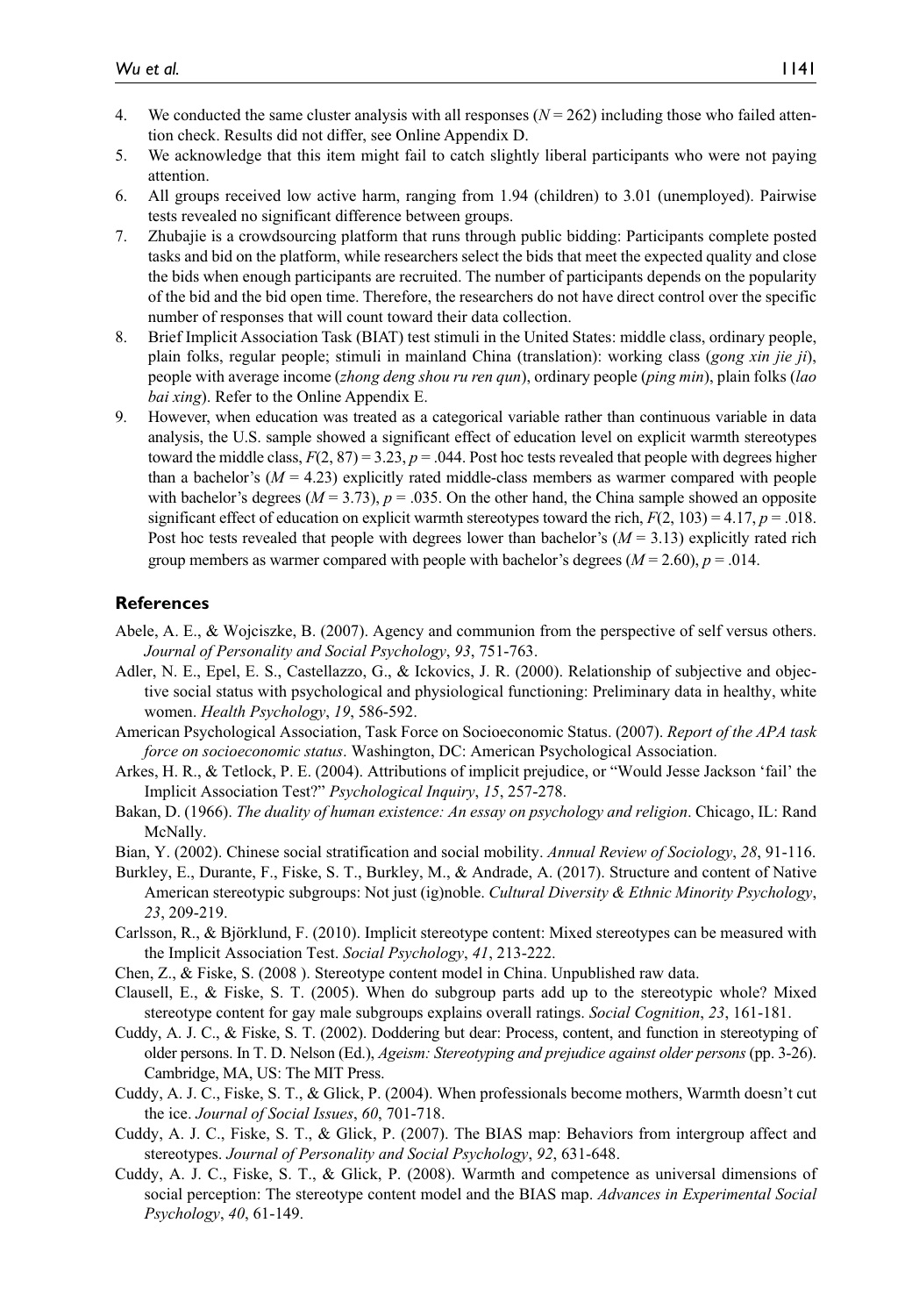- Cuddy, A. J. C., Fiske, S. T., Kwan, V. S. Y., Glick, P., Demoulin, S., Leyens, J.-P., & Ziegler, R. (2009). Stereotype content model across cultures: Towards universal similarities and some differences. *The British Journal of Social Psychology*, *48*, 1-33.
- Cuddy, A. J. C., Norton, M. I., & Fiske, S. T. (2005). This old stereotype: The pervasiveness and persistence of the elderly stereotype. *Journal of Social Issues*, *61*, 267-285.
- Cunningham, W. A., Nezlek, J. B., & Banaji, M. R. (2004). Implicit and explicit ethnocentrism: Revisiting the ideologies of prejudice. *Personality and Social Psychology Bulletin*, *30*, 1332-1346.
- Day, M. V., & Fiske, S. T. (2017). Movin' on up? How perceptions of social mobility affect willingness to defend the system. *Social Psychology & Personality Science*, *8*, 267-274.
- Dittmar, H. (2007). The costs of consumer culture and the "cage within": The impact of the material "good life" and "body perfect" "ideals on individuals" identity and well-being. *Psychological Inquiry*, *18*, 23-31.
- Durante, F., Fiske, S. T., Kervyn, N., Cuddy, A. J. C., Akande, A. D., Adetoun, B. E., . . .Storari, C. C. (2013). Nations' income inequality predicts ambivalence in stereotype content: How societies mind the gap. *The British Journal of Social Psychology*, *52*, 726-746.
- Durante, F., Tablante, C. B., & Fiske, S. T. (2017). Poor but warm, rich but cold (and competent): Social classes in the stereotype content model. *Journal of Social Issues*, *73*, 138-157.
- Eckes, T. (2002). Paternalistic and envious gender stereotypes: Testing predictions from the stereotype content model. *Sex Roles*, *47*, 99-114.
- Fazio, R. H., & Olson, M. A. (2003). Implicit measures in social cognition research: Their meaning and use. *Annual Review of Psychology*, *54*, 297-327.
- Fiske, S. T. (2015). Intergroup biases: A focus on stereotype content. *Current Opinion in Behavioral Sciences*, *3*, 45-50.
- Fiske, S. T., Cuddy, A. J., Glick, P., & Xu, J. (2002). A model of (often mixed) stereotype content: Competence and warmth respectively follow from perceived status and competition. *Journal of Personality and Social Psychology*, *82*, 878-902.
- Gerth, K. (2011). Lifestyles of the rich and infamous: The creation and implications of China's new aristocracy. *Comparative Sociology*, *10*, 488-507.
- Glick, P., & Fiske, S. T. (1996). The ambivalent sexism inventory: Differentiating hostile and benevolent sexism. *Journal of Personality and Social Psychology*, *70*, 491-512.
- Greenwald, A. G., & Banaji, M. R. (1995). Implicit social cognition: Attitudes, self-esteem, and stereotypes. *Psychological Review*, *102*, 4-27.
- Greenwald, A. G., Banaji, M. R., & Nosek, B. A. (2015). Statistically small effects of the Implicit Association Test can have societally large effects. *Journal of Personality and Social Psychology*, *108*, 553-561.
- Greenwald, A. G., Nosek, B. A., & Banaji, M. R. (2003). Understanding and using the Implicit Association Test: I. An improved scoring algorithm. *Journal of Personality and Social Psychology*, *85*, 197-216.
- Greenwald, A. G., Poehlman, T. A., Uhlmann, E. L., & Banaji, M. R. (2009). Understanding and using the Implicit Association Test: III. Meta-analysis of predictive validity. *Journal of Personality and Social Psychology*, *97*, 17-41.
- Hauser, S. M., & Xie, Y. (2005). Temporal and regional variation in earnings inequality: Urban China in transition between 1988 and 1995. *Social Science Research*, *34*, 44-79.
- Horwitz, S. R., & Dovidio, J. F. (2015). The rich—love them or hate them? Divergent implicit and explicit attitudes toward the wealthy. *Group Processes & Intergroup Relations*, *20*, 1-29.
- Jacques, M. (2009). *When China rules the world: The end of the Western world and the birth of a new global order*. London, UK: Penguin Books.
- Kasser, T., Cohn, S., Kanner, A. D., & Ryan, R. M. (2007). Some costs of American corporate capitalism: A psychological exploration of value and goal conflicts. *Psychological Inquiry*, *18*, 1-22.
- Kasser, T., & Ryan, R. M. (1993). A dark side of the American dream: Correlates of financial success as a central life aspiration. *Journal of Personality and Social Psychology*, *65*, 410-422.
- Katz, I., & Hass, R. G. (1988). Racial ambivalence and American value conflict: Correlational and priming studies of dual cognitive structures. *Journal of personality and social psychology*, *55*, 893-905.
- Kendall, D. (2011). *Framing class: Media representations of wealth and poverty in America*. Plymouth, UK: Rowman & Littlefield.
- Kraus, M. W., & Tan, J. J. X. (2015). Americans overestimate social class mobility. *Journal of Experimental Social Psychology*, *58*, 101-111.